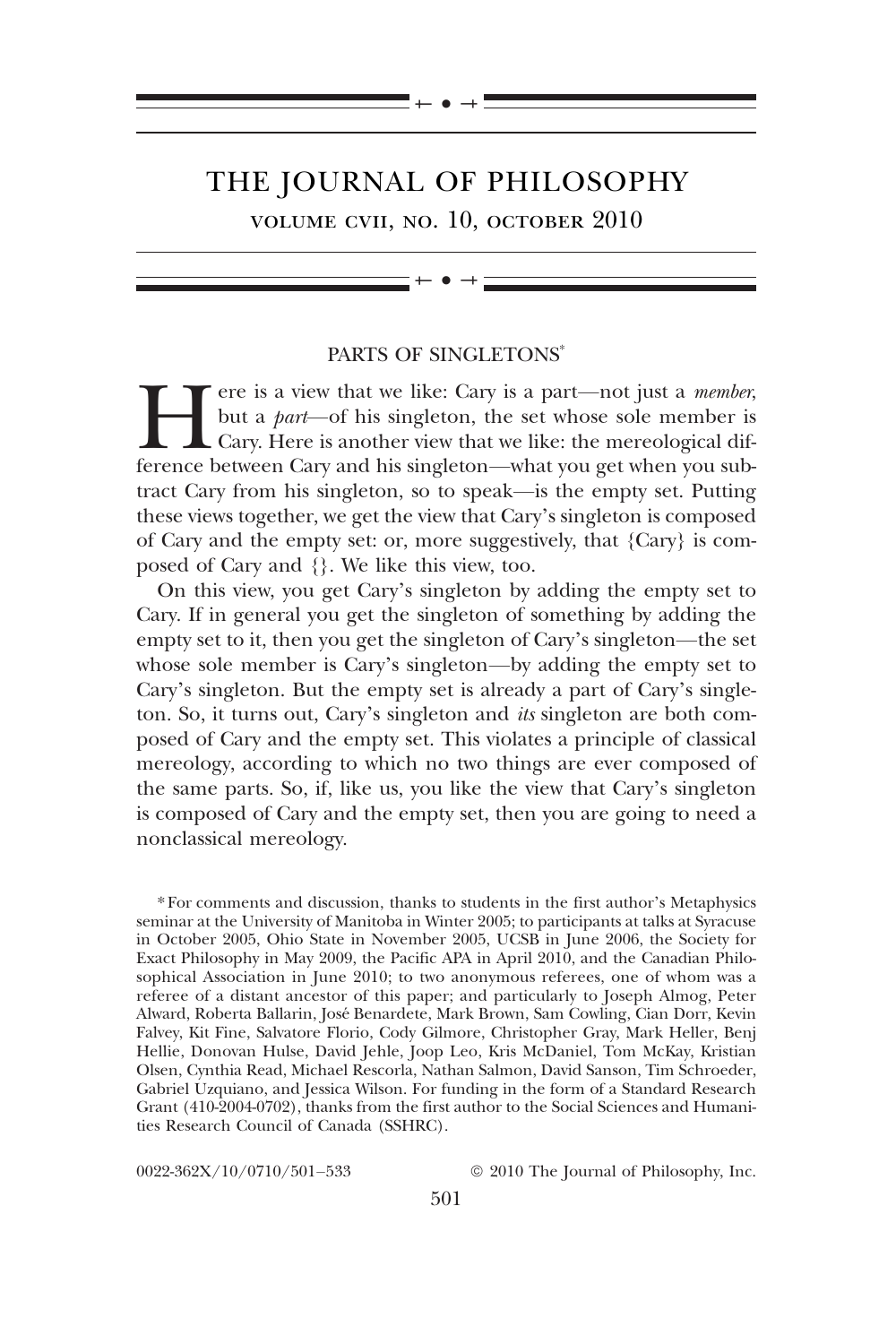In this paper, we develop a view on which Cary's singleton is composed of Cary and the empty set.<sup>1</sup> In section I, we present a nonclassical mereology, due to Kit Fine, and explain how it can be used to vindicate the claim that Cary's singleton is composed of Cary and the empty set.<sup>2</sup> In section II, we compare this view, which we call the Fine view, with David Lewis's view, according to which neither Cary nor the empty set is a part of Cary's singleton, since Cary's singleton has no proper parts.<sup>3</sup> In the appendix, we recover Zermelo set theory from the Fine view.

#### i. fine

I.1. Compounds, Aggregates, and Other Fusions.One way of doing mereology, the theory of wholes and their parts, is to take the parthood relation as primitive and use it to define other mereological relations.<sup>4</sup> Parthood is reflexive (everything is a part of itself), transitive (if one thing is a part of a second thing, which in turn is a part of a third thing, then the first thing is a part of the third thing), and anti-symmetric (if two things are parts of each other, then they are identical). Given parthood, we can define the overlap relation: two things overlap just in case something is a part of both of them. To take an everyday example, suppose that Cary is making bruschetta and Kate is making buttered toast. Things go comically awry in the dark, and it turns out that they have used the same piece of bread. In that case, Cary's bruschetta and Kate's buttered toast overlap, since the piece of bread is a part of both. Given parthood and overlap, we can define the composition relation: some things compose a thing just in case each of those things is a part of it and every part of it overlaps one of them. Suppose that, after the toast debacle, Cary makes a rudimentary ham sandwich out of two pieces of rye bread and a slice of ham. As a first pass, the bread and the ham compose the ham sandwich, because they are all parts of it and every part of it overlaps one of them. Given composition, we can define the *fusion* relation: something is a fusion of some things just in case they compose it. If the bread and

<sup>&</sup>lt;sup>1</sup>We are inclined to take sets to be *sui generis* entities. The view that we develop in this paper is our second-favorite view. For a defense of the view that sets are *sui generis* entities, see Alexander Paseau, "Motivating Reductionism about Sets," Australasian Journal of Philosophy, lxxxvi, 2 ( June 2008): 295–307.

<sup>&</sup>lt;sup>2</sup> See Fine, "Things and Their Parts," Midwest Studies in Philosophy, xxIII, 1 (1999): 61–74.

 $3$  See Lewis, Parts of Classes (Cambridge: Blackwell, 1991), and "Mathematics is Megethology," Philosophia Mathematica, 1, 3 (1993): 3-23, the latter of which is reprinted in his Papers in Philosophical Logic (New York: Cambridge, 1997), pp. 203–29. A proper part of something is a part of it that is not identical to it.

<sup>4</sup> For a different way of doing mereology, one that takes mereological operations to be more fundamental than mereological relations, see Fine, "Towards a Theory of Part," forthcoming in this journal.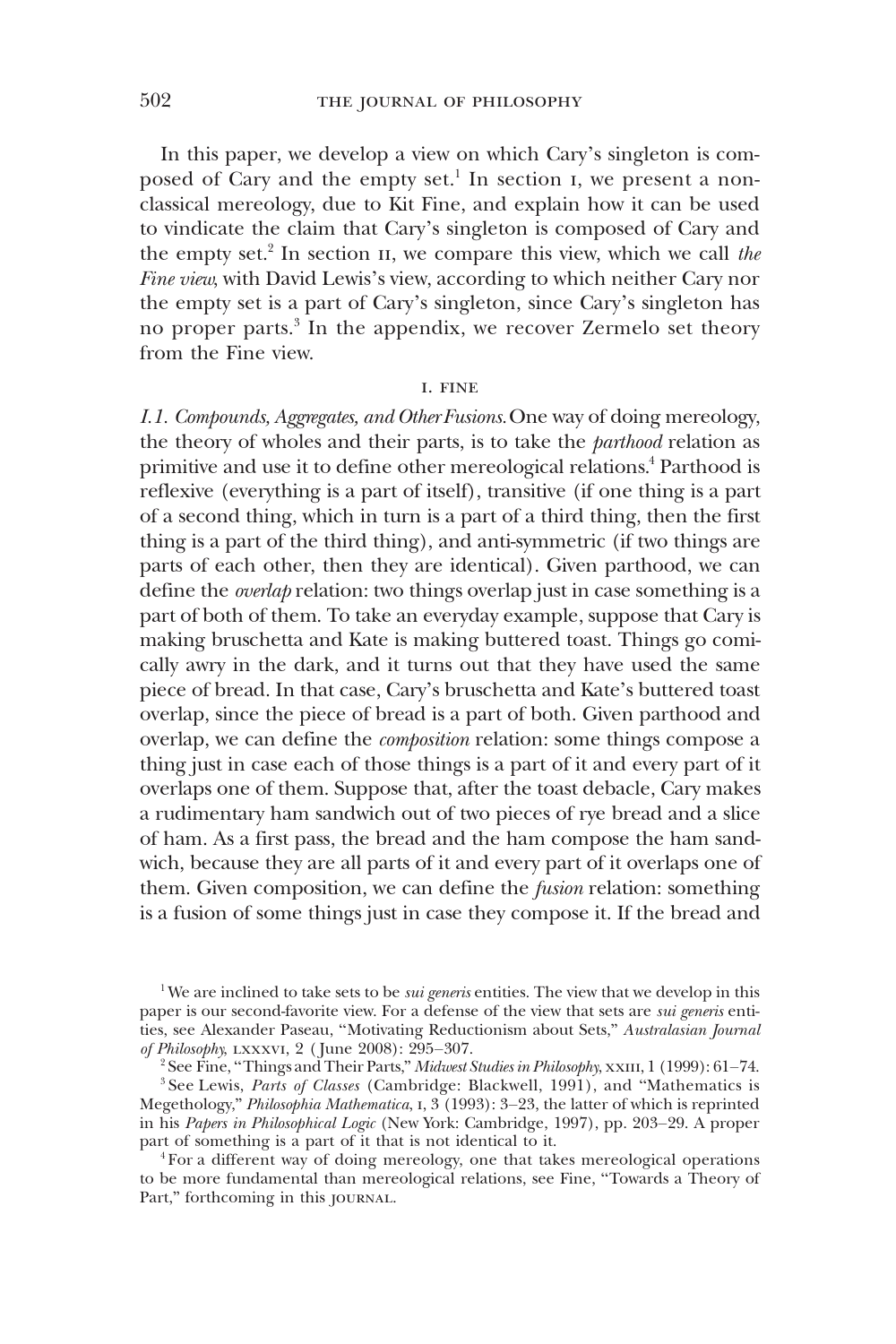the ham compose the ham sandwich, then the ham sandwich is a fusion of them. And, finally, we can define what it is for something to be a fusion tout court: something is a fusion tout court just in case there are some things such that it is a fusion of them. If the ham sandwich is a fusion of the bread and the ham, then the ham sandwich is a fusion  $\it{tout~count}^5$ 

In "Compounds and Aggregates," Fine distinguishes two kinds of fusion: namely,  $\emph{compounds}$  and  $\emph{aggregates}$ .  $\emph{Compounds}$  and aggregates are distinguished by their existence conditions. A compound of some things is a fusion of those things that exists at a time if and only if all of them exist then, whereas an aggregate of some things is a fusion of those things that exists at a time if and only if *any* of them exists then. If you are a fusion of temporal parts and you exist right now even though only some of your temporal parts do, then you are an aggregate rather than a compound of those temporal parts.<sup>7</sup> By contrast, if a quantity of gold is a fusion of two sub-quantities of gold, and if it exists only when both sub-quantities exist, then it is a compound rather than an aggregate of those sub-quantities. $8$ 

 $5$ The definitions in this paragraph come from Lewis, *Parts of Classes*, pp. 72–74, and Peter van Inwagen, "Can Mereological Sums Change Their Parts?" this journal, ciii, 12 (December 2006): 614–30, at pp. 618–20. In "Towards a Theory of Part," Fine denies the connection between *fusion of* and *fusion tout court*. On his view, something is a fusion tout court only if its identity is explained by its being generated by a nonstructural method of composition. (See also his "Compounds and Aggregates," Noûs, xxvIII, 2 ( June 1994): 137–58, at p. 137.) But all sides can distinguish fusions in the broad sense (where  $x$  is a fusion in the broad sense if there are one or more ys such that  $x$  is a fusion of the ys, say) and *mere fusions* (where x is a mere fusion only if there are one or more ys such that  $x$ 's identity is explained by  $x$ 's being generated from the ys by a nonstructural method of composition, say). The disagreement is about whether 'fusion (tout court)' picks out fusions in the broad sense or mere fusions. (For a parallel distinction between "unloaded" and "loaded" senses of 'fusion', see Theodore Sider, "Replies to Gallois, Hirsch and Markosian," Philosophy and Phenomenological Research, LXVIII,  $3 \text{ (May } 2004)$ :  $674-87$ , at pp.  $676-77$ .) We suspect that nothing hangs on this. In the text, we follow van Inwagen rather than Fine and use 'fusion (tout court)' to pick out fusions in the broad sense. On this use, everything is a fusion tout court, since everything is a fusion of itself.

 $\delta$  Judith Jarvis Thomson's distinction between all-fusions and some-fusions is a temporally relativized analogue of Fine's distinction between compounds and aggregates. See her "The Statue and the Clay," Noûs, xxxII, 2 (June 1998): 149-73, at pp. 158-61, 166–67.

 $7$  See Fine, "Compounds and Aggregates," p. 138. (But Fine doubts that there are any aggregates. See *ibid.*, pp.  $154-57$ .) On the view that you are a fusion of temporal parts, see, for example, Lewis, "Survival and Identity," in Amelie O. Rorty, ed., The Identities of Persons (Berkeley: California UP, 1976), pp. 17–40, and On the Plurality of Worlds (Malden, MA: Blackwell, 1986), pp. 202–04, the former of which is reprinted in his Philosophical Papers, vol. 1 (New York: Oxford, 1983), pp. 55–77. But not everyone who holds that view says that, strictly speaking, you exist now. See, for example, Mark Heller, The Ontology of Physical Objects: Four-Dimensional Hunks of Matter (New York: Cambridge, 1990), pp. 12–14.

<sup>8</sup> See Fine, "Compounds and Aggregates," pp. 139–45.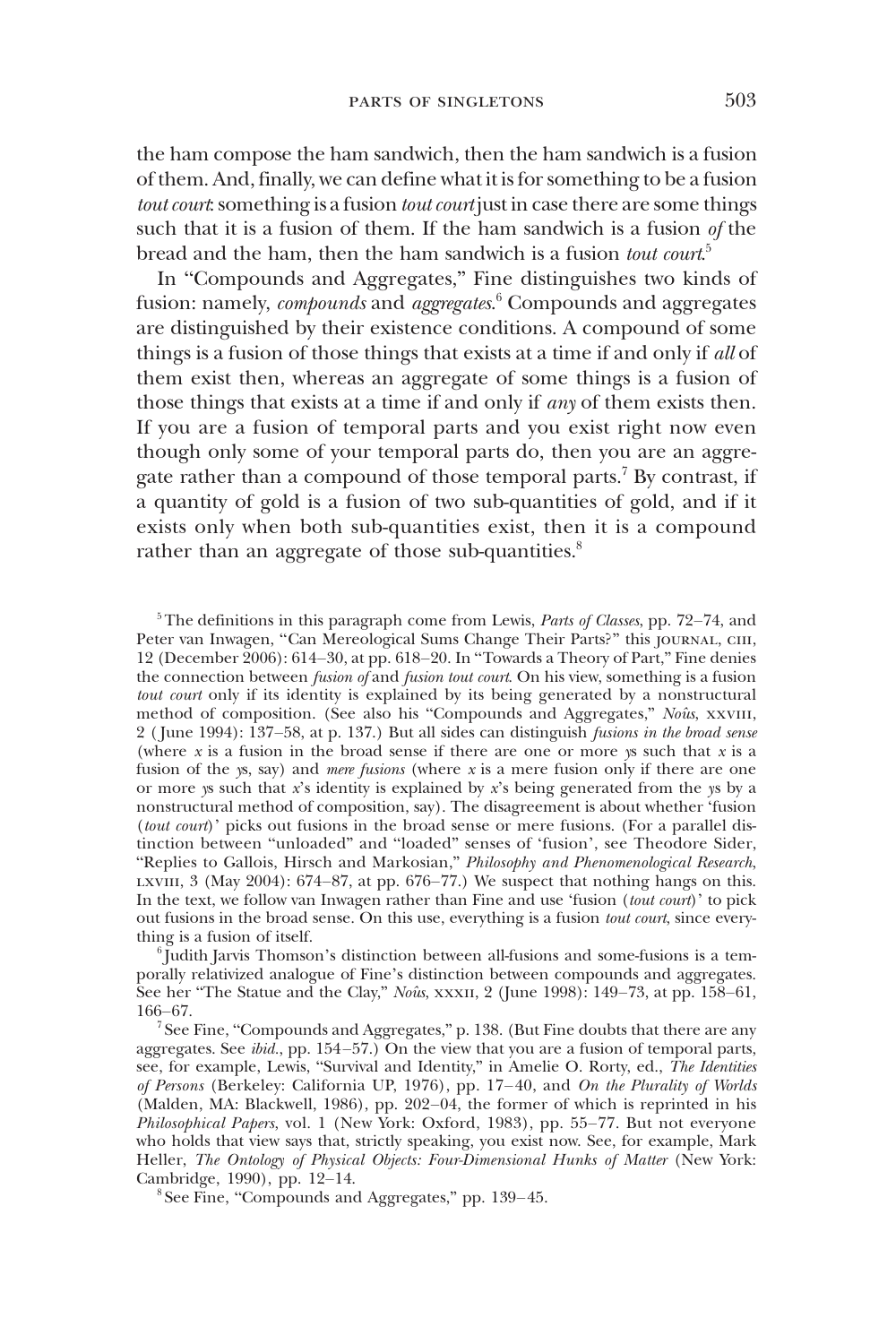But, it seems, compounds and aggregates do not exhaust all the fusions there are. For example, the ham sandwich is a fusion of the bread and the ham, but it does not seem to be either a compound or an aggregate of them. If the ham sandwich were an aggregate of the bread and the ham, then it might be the case that it came into existence as soon as the bread came into existence—even if ham had yet to be discovered. And, if the ham sandwich were a compound of the bread and the ham, then it would continue to exist as long as the bread and the ham continue to exist—even if they were scattered to three of the four corners of the earth. Insofar as the existence of the bread and the ham at a time seems to be necessary for the existence of the ham sandwich then, the ham sandwich does not seem to be an aggregate of the bread and the ham. But, insofar as the existence of the bread and the ham at a time does not seem to be sufficient for the existence of the ham sandwich then, the ham sandwich does not seem to be a compound of the bread and the ham either. For the ham sandwich to exist at a time, it seems that it is not enough for the bread and the ham to exist then; it seems that they also need to be arranged ham-sandwich-wise, as it were.<sup>9</sup>

In "Things and Their Parts," Fine proposes that the ham sandwich is a new kind of fusion, one that exists at a time if and only if the bread and the ham stand in a suitable relation then.<sup>10</sup> He denies that this new kind of fusion is a state of affairs. He says that "it is not a fact or state. It is a whole, whose components are linked by the relation, rather than the fact or state of the components being so linked."<sup>11</sup> Fine proposes that the relation is a further part of the ham sandwich.<sup>12</sup>

<sup>10</sup> See also Fine, "Acts, Events and Things," in Werner Leinfellner, Eric Kraemer, and Jeffrey Schank, eds., Language and Ontology: Proceedings of the Sixth International Wittgenstein Symposium, 23–30 August 1981 (Vienna: Hölder-Pichler-Tempsky, 1982), pp. 97–105, and "Coincidence and Form," Proceedings of the Aristotelian Society Supplementary Volume, LXXXII, 1 (June 2008): 101-18. Also see Mark Johnston, "Hylomorphism," this journal, ciii, 12 (December 2006): 652-98; and Kathrin Koslicki, The Structure of Objects (New York: Oxford, 2008).

 $11$  Fine, "Things and Their Parts," p. 65.

 $12$  In "Things and Their Parts," Fine says that "[i]ntuitively an attribute—a property or relation—is a part of a whole that is generated when one or more objects instantiate that attribute" (p. 65). But he seems more hesitant about this claim than he is about the claim that the objects that instantiate that attribute are parts of the whole. For example, he says that we "certainly want" to adopt an axiom according to which the objects are

<sup>&</sup>lt;sup>9</sup> Some philosophers think that the object that is now a ham sandwich existed before the bread and the ham were arranged ham-sandwich-wise; it is just that it was not a ham sandwich then. (See, for example, Achille C. Varzi, "Perdurantism, Universalism, and Quantifiers," Australasian Journal of Philosophy, lxxxi, 2 (June 2003): 208–15.) On their view, the ham sandwich might well be a compound of the bread and the ham. But this is not our view, since we think that everything—quantifying unrestrictedly—that is a ham sandwich now is a ham sandwich at every time at which it exists.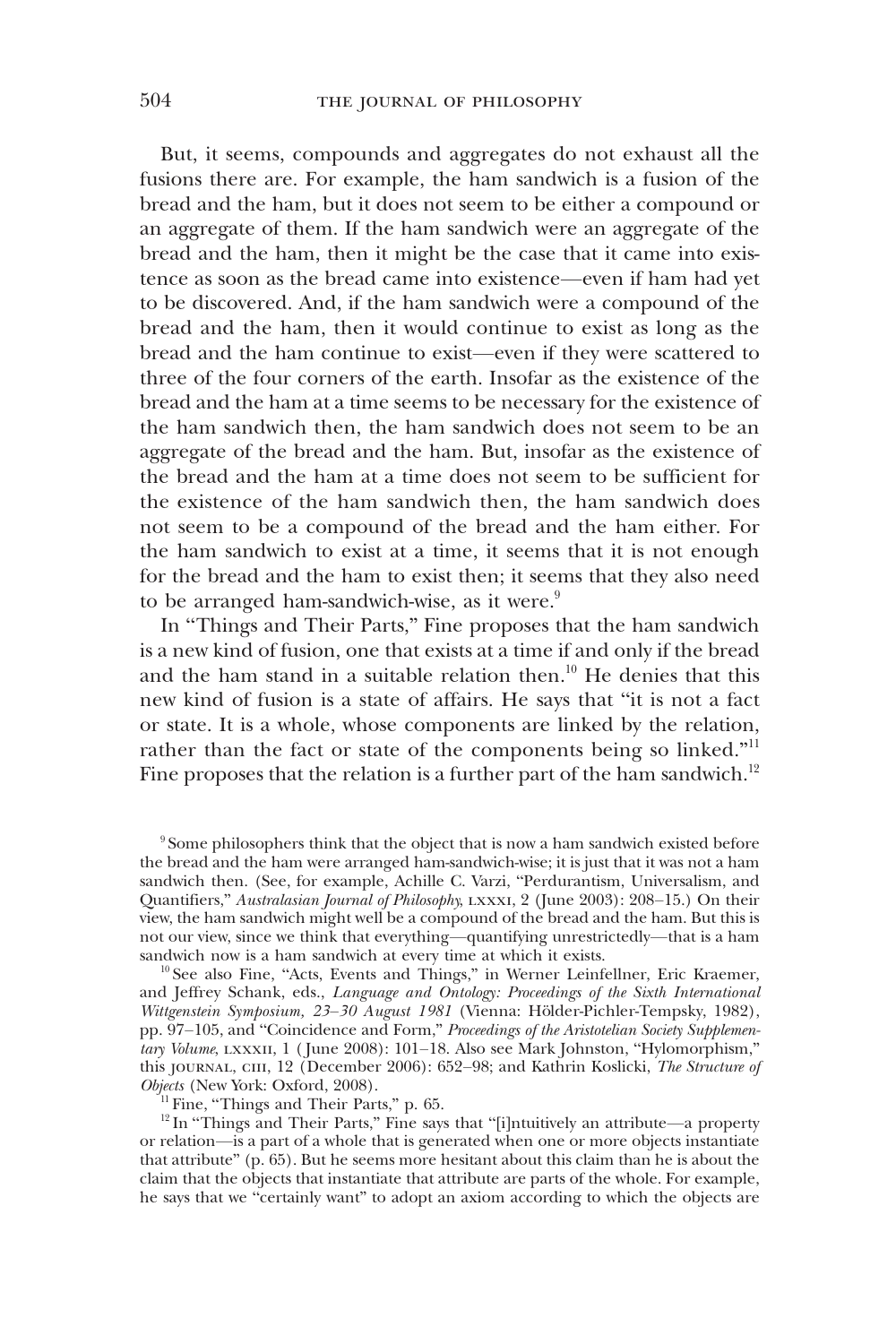For example, if you list the bread and the ham, you have not listed all the ingredients in the ham sandwich: you have forgotten the *being* arranged ham-sandwich-wise relation. $^{13}$ 

I.2. Perdurantism. Perdurantists—those who think that ordinary physical objects persist by having different temporal parts located at different times—who do not want to countenance Fine's new kind of fusion might say that the ham sandwich exists at a time if and only

parts of the whole, whereas he says merely that we "may also wish" to adopt an axiom according to which the attribute is a part of the whole ( $ibid$ , p. 66). In the text, we follow Fine's official view, on which attributes are parts. If this aspect of Fine's official view were dropped, we would no longer be able to say, as we do in the text, that the mereological difference between Cary and his singleton is the empty set. (Thanks to David Sanson here.) But we suspect that we could still say that Cary is a part of his singleton and that we could still provide an account of the membership relation. (Even if the attributes that are used to generate wholes from certain parts are not themselves parts of the wholes that are thereby generated, we could still distinguish those parts from other parts. Along these lines, see Johnston, "Hylomorphism.") We leave this as an exercise, either for the reader or for the authors.

On properties and relations as parts, see also Koslicki, op. cit. And see D. C. Williams, "On the Elements of Being," Review of Metaphysics, vii, 1 (September 1953): 3–18, at pp. 8–10 and vii, 2 (December 1953): 171–92, and "Necessary Facts," Review of Meta*physics*, xvi, 4 (June 1963):  $601-26$ , at pp. 603-05, the former of which is reprinted as "The Elements of Being" in his Principles of Empirical Realism: Philosophical Essays (Springfield, IL: Thomas, 1966), pp. 74–109; Douglas Ehring, "Temporal Parts and Bundle Theory," Philosophical Studies, civ, 2 (May 2001): 163–68; and Kris McDaniel, "Tropes and Ordinary Physical Objects," Philosophical Studies, civ, 3 ( June 2001): 269–90. But Williams et al. take the properties and relations to be tropes rather than universals. (Lewis discusses but does not endorse such a view. See On the Plurality of Worlds, pp.  $64-68$ .)

<sup>13</sup> Might the ham sandwich be a compound of the bread, the ham, and the relation? Not if their existence is not sufficient for the existence of the ham sandwich, and not if the bread and the ham have to stand in that relation for the ham sandwich to exist. If polyadic tropes have their relata essentially and exist only if instantiated, then the ham sandwich might be a compound of the ham, the bread, and a polyadic trope. (See Fine, "Things and Their Parts," pp. 63–64. Thanks to Kris McDaniel here.) But it is not clear that polyadic tropes have their relata essentially (although, for a view on which at least some do, see Anna-Sofia Maurin, If Tropes (Boston: Kluwer, 2002), p. 164). And it is often assumed that, if there were tropes, they would be sparse. (See, for example, Lewis, On the Plurality of Worlds, pp. 66–67; D. M. Armstrong, Universals: An Opinionated Introduction (Boulder: Westview, 1989), p. 119; and Keith Campbell, Abstract Particulars (Cambridge: Blackwell, 1990), pp. 24–26.) There might be sparse tropes at various levels: microphysical, chemical, biological, psychological. (See Jonathan Schaffer, "Two Conceptions of Sparse Properties," Pacific Philosophical Quarterly, LXXXV, 1 (March 2004):  $92-102$ .) But it is not clear whether *being arranged ham-sandwich-wise* tropes would be among the sparse tropes at any level.

Incidentally, in "Things and Their Parts," Fine suggests that the relevant attribute is the betweenness relation (p. 67); but this is a toy aspect of the example. If you slide a package of ham between two sliced loaves of bread, you have not thereby made a ham sandwich, even if the slice of ham stands in the *betweenness* relation to the pieces of bread. (We owe this counterexample to Cynthia Read and Donovan Hulse.) Fine speaks of "simplifying assumptions" (ibid., p. 67); presumably his choice of the *between*ness relation is one such simplification.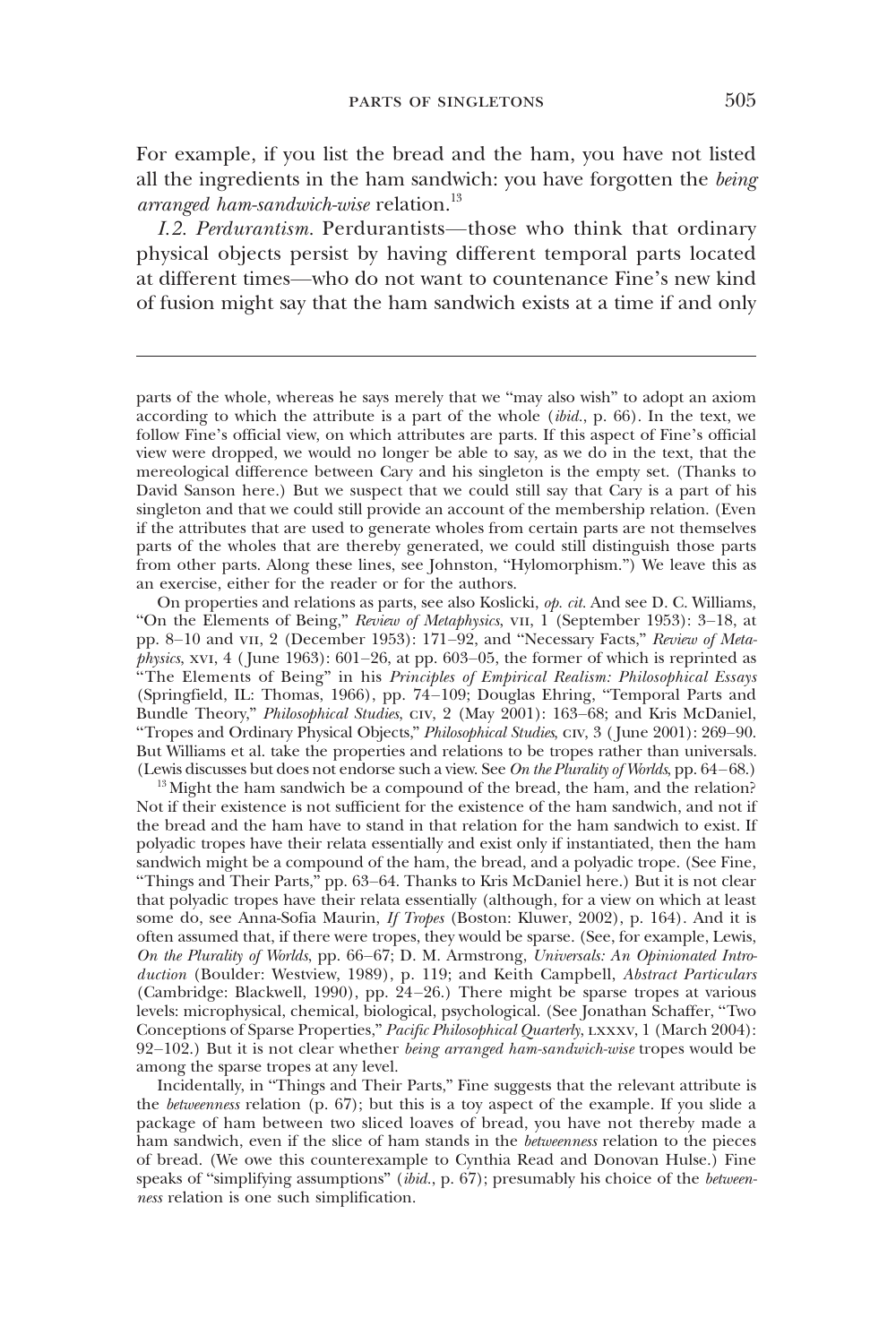if it has a temporal part at that time, and something is a temporal part of the ham sandwich at that time if and only if it is a ham-sandwich stage: that is, if and only if it is appropriately related, via the continuity relation for ham sandwiches, to other temporal parts of the ham sandwich.<sup>14</sup> Not every fusion of temporal parts of the bread and the ham need be a ham-sandwich stage, so the ham sandwich need not exist at a time when the bread and the ham are massively scattered, say.

But perdurantism cannot capture ordinary parthood claims. Ordinarily, one would say that the bread is a part of the ham sandwich. But, according to perdurantism, that claim is, strictly speaking, false. For the bread is too big to be a part of the ham sandwich: if the bread exists before or after the ham sandwich, then the bread has temporal parts that are not parts of the ham sandwich, in which case the bread is not a part of the ham sandwich. And, although we realize that not all metaphysicians will agree with us on this methodological point, we think that, other things being equal, it is a good thing for a theory to be able to capture such ordinary parthood claims.

Perdurantists who want to capture ordinary parthood claims could reply that, although the bread is not a part of the ham sandwich tout court, the bread is a part of the ham sandwich now, and that is enough to capture the ordinary claim that the bread is a part of the ham sandwich. To derive the claim that the bread is a part of the ham sandwich now, perdurantists can help themselves to the following principle linking the two-place, atemporal parthood relation (call it  $part_2$ ) to the three-place, temporally relativized parthood relation (call it  $part_3$ ).

Link: For any things x and y and any time t, x is a part<sub>3</sub> of y at t if and only if *x*'s temporal part at *t* is a part<sub>2</sub> of  $y^{15}$ 

Since the bread's current temporal part is a part $_2$  of the ham sandwich, Link entails that the bread is now a part<sub>3</sub> of the ham sandwich.

Fine anticipates something like this reply.<sup>16</sup> In reply to the reply, he says something like the following. It is true that, with Link, perdurantists can say that the bread is now a part<sub>3</sub> of the ham sandwich, but, with Link, perdurantists also have to say that the fusion of the bread and Cleopatra is now a part<sub>3</sub> of the ham sandwich. For, given that Cleopatra does not exist now, the current temporal part of the fusion of the bread and Cleopatra just is the current temporal part of the bread, and that temporal part is a part<sub>2</sub> of the ham sandwich. If the claim that the

<sup>14</sup> On perdurantism, see note 7.

<sup>&</sup>lt;sup>15</sup> For a similar principle, see Sider, Four-Dimensionalism: An Ontology of Persistence and Time (New York: Oxford, 2001), p. 57.

<sup>&</sup>lt;sup>16</sup> Fine, "Things and Their Parts," p. 63.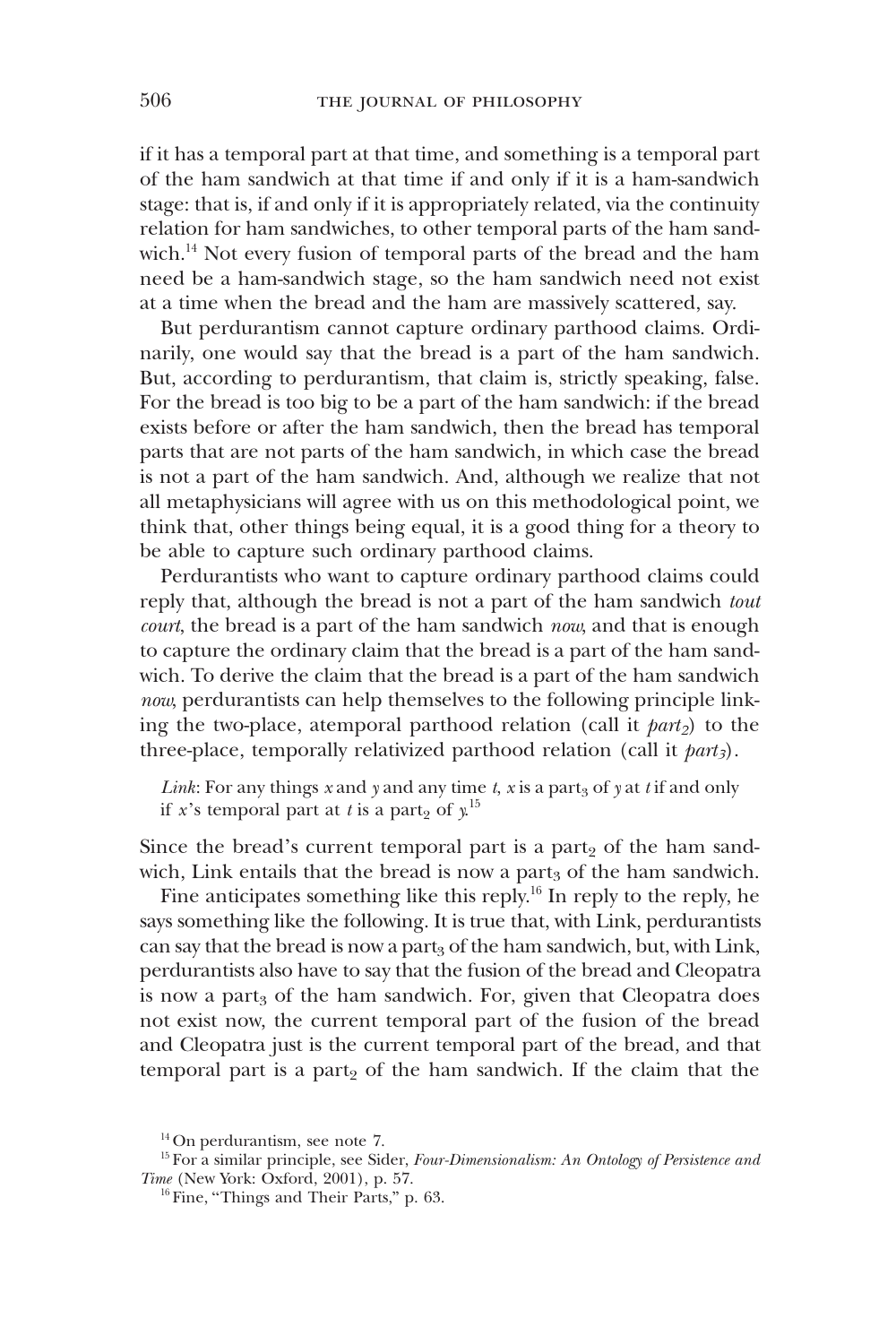bread is now a part<sub>3</sub> of the ham sandwich captures the ordinary claim that the bread is a part of the ham sandwich, then the claim that the fusion of the bread and Cleopatra is now a part<sub>3</sub> of the ham sandwich would capture the ordinary claim that the fusion of the bread and Cleopatra is a part of the ham sandwich. But that is not a claim that we want to capture.

Perdurantists might reply that, in most ordinary contexts, the domain of quantification is restricted to what we ordinarily think about, so the domain includes familiar things like the bread but excludes unfamiliar things like the fusion of the bread and Cleopatra.<sup>17</sup> Link, understood in this restricted way, licenses the conclusion that the bread is now a part<sub>3</sub> of the ham sandwich, but it does not similarly license the conclusion that the fusion of the bread and Cleopatra is now a part<sub>3</sub> of the ham sandwich.

But suppose that one asks ordinary speakers, "Is the fusion of the bread and Cleopatra a part of the ham sandwich?" In that case, since one is explicitly discussing the fusion of the bread and Cleopatra, the domain of quantification is sufficiently unrestricted to include that fusion. Ordinary speakers are likely to answer, "No, it is not." And, once the domain of quantification is sufficiently unrestricted to include the fusion of the bread and Cleopatra, Link licenses the conclusion that the fusion of the bread and Cleopatra is now a part<sub>3</sub> of the ham sandwich. So perdurantists cannot appeal to Link and quantifier domain restriction to capture the ordinary claim that the bread is a part of the ham sandwich but the fusion of the bread and Cleopatra is not.<sup>18</sup>

I.3. Fine Fusions. So we think that perdurantists who want to capture ordinary parthood claims cannot escape the need for Fine's new kind of fusion. But what can we say about fusions of this new kind? Suppose that some things, the xs, instantiate an attribute (a property or relation), R. On Fine's view, a new object—the xs' instantiating  $R$ —might come into existence. Fine uses 'the  $xs/R$ ' to refer to this new object.<sup>19</sup> On his view, the xs and R are parts of

<sup>&</sup>lt;sup>17</sup> See, for example, Lewis, On the Plurality of Worlds, p. 213, and Parts of Classes, p. 80.

<sup>&</sup>lt;sup>18</sup> For a similar reply to Lewis's defense of Unrestricted Composition, see Ned Markosian, "Restricted Composition," in John Hawthorne, Sider, and Dean Zimmerman, eds., Contemporary Debates in Metaphysics (Malden, MA: Blackwell, 2008), pp. 341–63, at pp. 344–45. This point was first made to us, independently, by Kristian Olsen. (On Unrestricted Composition, see below in the text at note 29.)

<sup>&</sup>lt;sup>19</sup> See Fine, "Things and Their Parts," p. 65. We use plural expressions (for example, 'the xs') where Fine uses a list  $(a, b, c, ...)$ . On Fine's view, order can matter: for example, a, b/loving  $\neq b$ , a/loving. (This follows from (R3). See ibid., p. 66.) But, in the cases discussed in the text, the attribute is more of a group property or a neutral relation (for example, being arranged ham-sandwich-wise) than a relation with a direction (for example, loving); so order does not matter; so there is no harm in using plural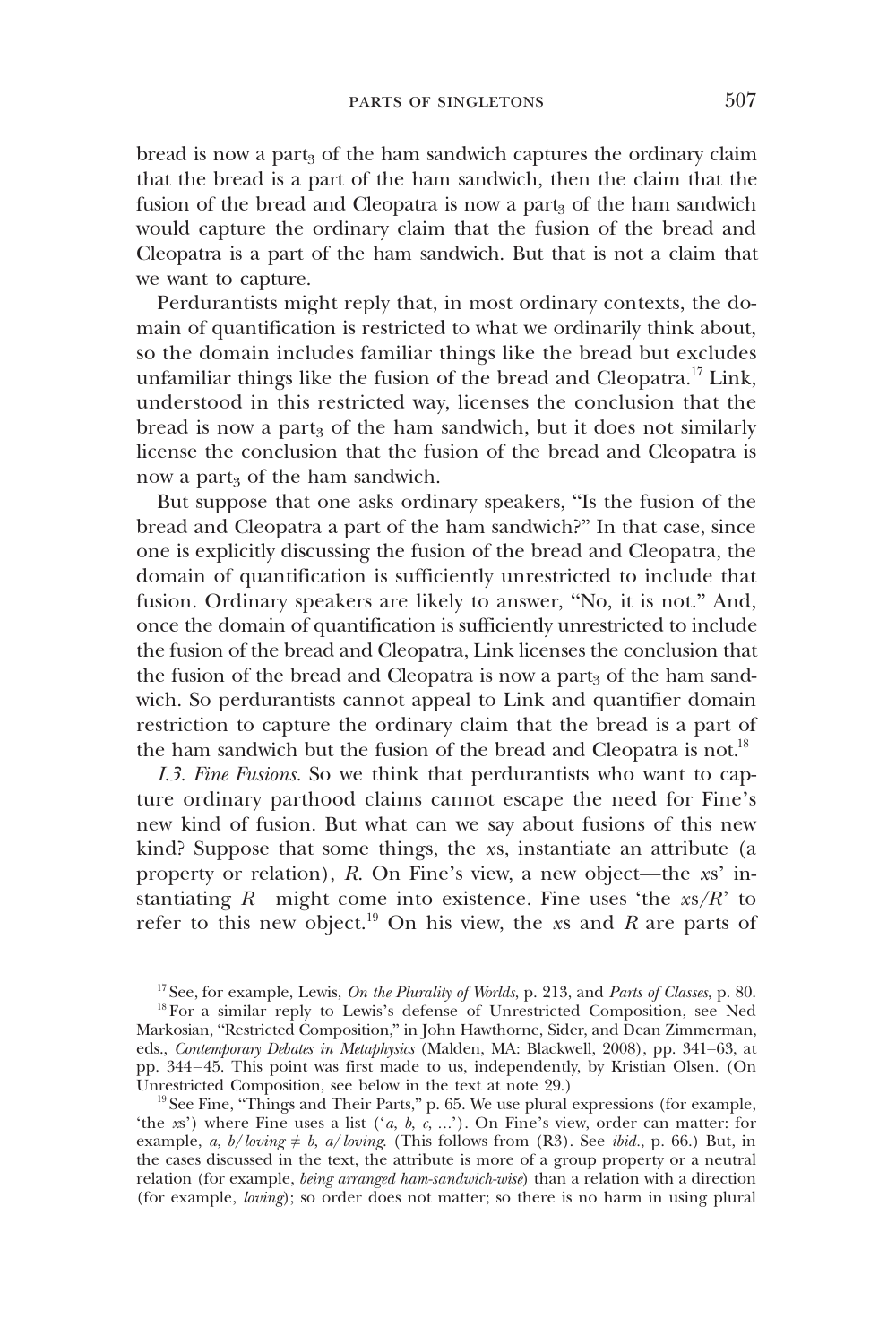the xs/ $R^{20}$  The xs/R exists at a time t if and only if the xs instantiate R at  $t^{21}$  (As a limiting case, there is only one of the xs and R is a one-place attribute: namely, a property.<sup>22</sup> In this case,  $x/F$  exists at a time  $t$  if and only if x instantiates  $F$  at  $t^{23})$  Let us say that the  $\sqrt{x}$ is a *Fine fusion*.<sup>24</sup> The xs and R are privileged parts of the xs/R; let us call them *Fine parts* of the  $xs/R$ <sup>25</sup> Let us say that the xs are the *material* Fine parts of the  $xs/R$  and that R is the *formal* Fine part of the  $xs/R^{26}$  (Given Fine parts, we can define *Fine composition*: the xs Fine-compose  $y$  if and only if  $y$  is a Fine fusion and the  $xs$  are the Fine parts of  $\gamma$ .)

The ham sandwich is a Fine fusion: namely, the bread and the ham/being arranged ham-sandwich-wise. The ham sandwich exists at a time if and only if the bread and the ham stand in the being arranged ham-sandwich-wise relation then. The bread, the ham, and the relation are Fine parts of the ham sandwich: the relation is a formal Fine part, and the bread and the ham are material Fine parts. Not every part of a

 $20$ <sup>20</sup> This is (R4) and (R5). See Fine, "Things and Their Parts," pp. 66–67.

 $21$  This is (R1). See *ibid.*, p. 66. The claim in the text might need to be qualified. See the discussion of Unrestricted Fine Composition below in the text at note 45.

 $24$  Fine calls it a "rigid embodiment." See "Things and Their Parts," p. 65.

<sup>25</sup> Fine parts are nice, in Lewis's sense: Fine fusions uniquely decompose into their Fine parts. See Lewis, Parts of Classes, p. 22.

 $26$  Fine speaks, hylomorphically, of the xs as the "matter" and of R as the "form." See "Things and Their Parts," p. 65.

expressions. On neutral relations, see Fine, "Neutral Relations," Philosophical Review, cix, 1 ( January 2000): 1–33. (In correspondence, Fine has indicated that, although neutral relations are not an official part of the theory of "Things and Their Parts," he is sympathetic to this use of them.) Although in the text we discuss Fine fusions whose formal Fine parts are neutral relations, we are open to there being Fine fusions whose formal Fine parts are non-neutral relations. In addition to helping ourselves to plural expressions, we are also helping ourselves to plural comprehension. On plural expressions (and plural comprehension), see, for example, George Boolos, "To Be Is to Be a Value of a Variable (Or to Be Some Values of Some Variables)," this journal, lxxxi, 8 (August 1984): 430–49, which is reprinted in his Logic, Logic, and Logic, ed. Richard Jeffrey (Cambridge: Harvard, 1998), pp. 54–72; Lewis, Parts of Classes, pp. 62–71; and Thomas McKay, Plural Predication (New York: Oxford, 2006).

<sup>&</sup>lt;sup>22</sup> See *ibid.*, p. 67. A variant on this limiting case, one that is important for our purposes later, would have the attribute be a multigrade attribute that can be instantiated by a single thing. On such attributes, see note 52.

 $23$  Fine's examples include airline passengers, mayors, and judges. See ibid., pp. 67-68. One might add to this list the structures-in-use with which Robert Howell and Robert Stecker identify musical works. See Howell, "Types, Indicated and Initiated," British Journal of Aesthetics, XLII, 2 (April 2002): 105-27, at pp. 115-26, and Stecker, Interpretation and Construction: Art, Speech, and the Law (Malden, MA: Blackwell, 2003), pp. 81–92. In correspondence, Fine has indicated that at the time he also had in mind the application to musical works. See also Fine, "The Problem of Non-Existents: I. Internalism," Topoi, i, 1–2 (December 1982): 97–140 on fictional characters.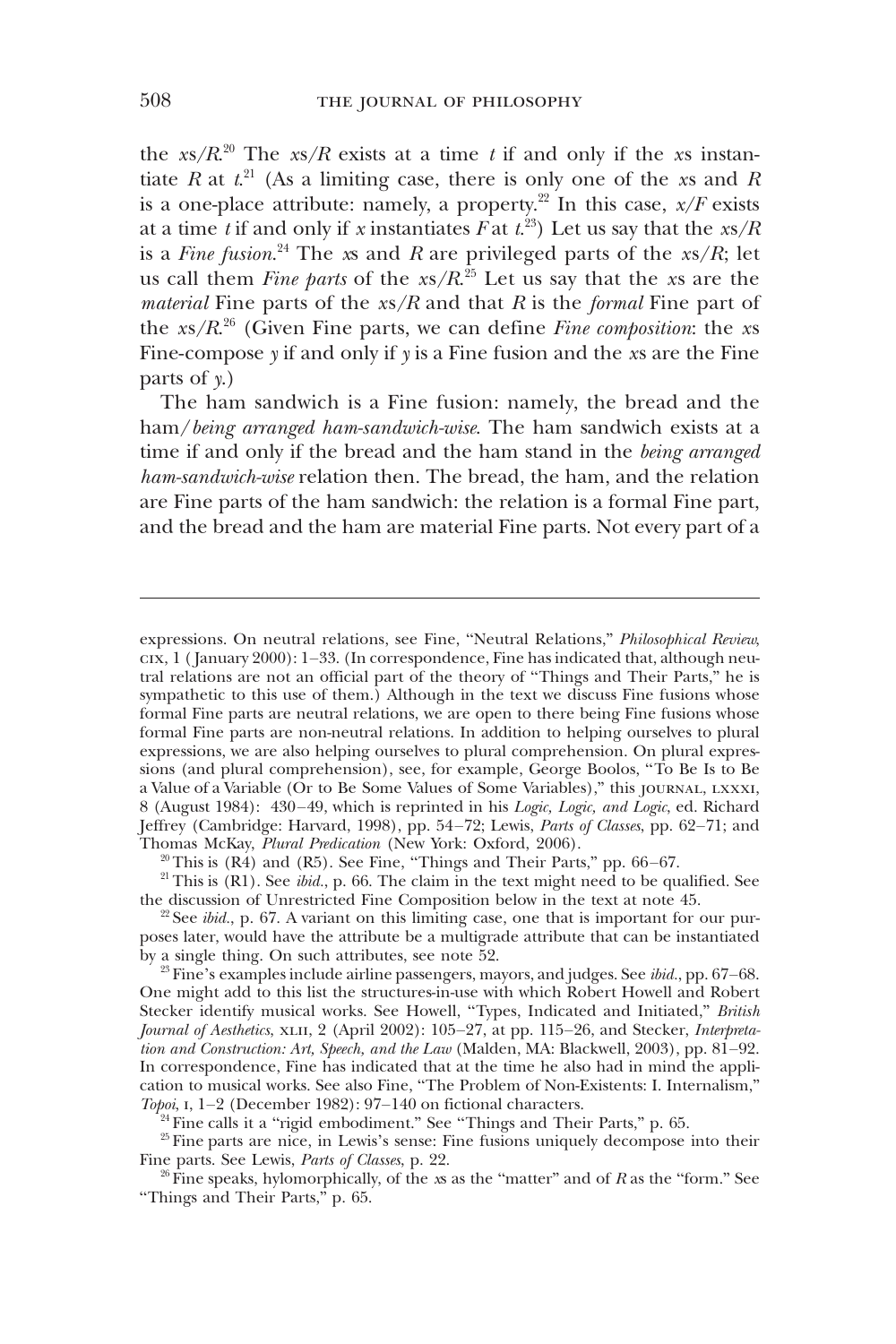Fine fusion (in the ordinary sense of 'part') is a Fine part of it (in the technical sense of 'Fine part' introduced above). For example, various molecules that are parts of the bread or the ham are also parts of the ham sandwich (since parthood is transitive and the bread and the ham are parts of the ham sandwich), but they are not Fine parts of it.

Fine lays down some axioms for Fine fusions.<sup>27</sup> Among other things, they are located where their material Fine parts are.<sup>28</sup> The ham sandwich is not where the being arranged ham-sandwich-wise relation is (wherever that is); rather, it is where the bread and the ham are.

I.4. Axioms. Fine's mereology contains axioms governing fusions and parthood. It also contains axioms governing Fine fusions and the *being a Fine part of relation*. But which axioms does it contain? In addressing this question, we take Lewis's mereology, which is equivalent to classical extensional mereology, as our starting point. $29$ 

Lewis's mereology has the following three axioms governing fusions and parthood.

Transitivity: If one thing is a part of a second thing, which in turn is a part of a third thing, then the first thing is a part of the third thing.

Unrestricted Composition: Any things have at least one fusion.

Uniqueness of Composition: Any things have at most one fusion. $30$ 

The other formal properties of parthood that we mentioned above namely, reflexivity and anti-symmetry—are consequences of these axioms.<sup>31</sup>

Fine's mereology does not contain all of these axioms. In "Towards a Theory of Part," Fine accepts Transitivity. But Unrestricted Composition and Uniqueness of Composition are not axioms of his mereology. As we will see, the falsehood of Uniqueness of Composition follows from another axiom that Fine should accept. And Fine suggests that, to unify mereology and set theory, we might have to reject Unrestricted Composition in favor of something like the following axiom.

<sup>30</sup> Uniqueness of Composition is somewhat misnamed: by itself, it does not entail that, for any things, those things have exactly one fusion, since it allows that some things do not have any fusion at all. But, together, Unrestricted Composition and Uniqueness of Composition entail that, for any things, those things have exactly one fusion.

<sup>31</sup> See Gabriel Uzquiano, "Unrestricted Unrestricted Quantification," in Agustín Rayo and Uzquiano, eds., Absolute Generality (New York: Oxford, 2006), pp. 305–32, at p. 312n18.

 $27$  Fine, "Things and Their Parts," pp. 66-67.

 $28$  This is  $(R2)$ . See *ibid.*, p. 66.

 $29$  See Parts of Classes, p. 74. On classical extensional mereology, see Peter Simons, Parts: A Study in Ontology (New York: Oxford, 1987), pp. 37-41.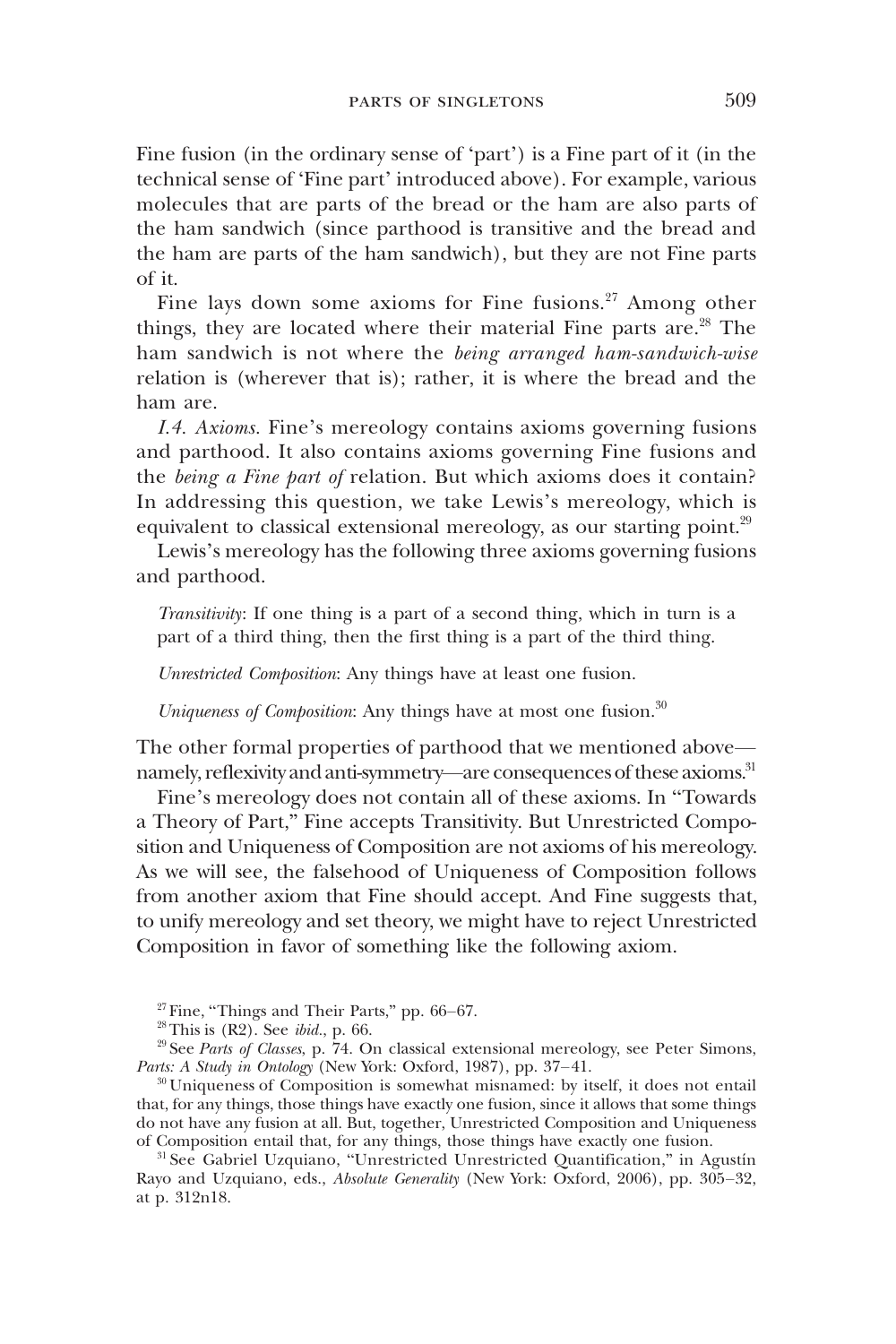Iterative Composition: Any things have at least one fusion if and only if there is some level in the cumulative hierarchy in which they all appear. $32$ 

The cumulative hierarchy is a series of levels. In this case, mereological atoms appear in Level 0; fusions of things that appear in Level 0 appear in Level 1; fusions of things that appear in Levels 0 and 1 appear in Level 2; and so on.<sup>33</sup> (The standard objection to restrictions on composition is that they are vague and hence lead to vague existence.<sup>34</sup> But this objection does not apply to Iterative Composition, since it is not vague whether there is some level in the cumulative hierarchy in which some things all appear.) Without Unrestricted Composition and Uniqueness of Composition, we cannot derive the reflexivity or the anti-symmetry of parthood. If we want those properties, then we have to get them some other way.<sup>35</sup>

Lewis's axioms are formulated for fusions and parthood. Parallel axioms could be formulated for Fine fusions and the being a Fine part of relation.

Fine Transitivity: If one thing is a Fine part of a second thing, which in turn is a Fine part of a third thing, then the first thing is a Fine part of the third thing.

Unrestricted Fine Composition: For any things and any attribute, if those things instantiate that attribute, then there is a Fine fusion that has those things as its material Fine parts and that has that attribute as its formal Fine part. $36$ 

<sup>32</sup> See Fine's replies to critics of *The Limits of Abstraction* (New York: Oxford, 2002) in Philosophical Studies, cxxii, 3 (February 2005): 367–95, at pp. 367–74. The axiom is formulated in Uzquiano, "Unrestricted Unrestricted Quantification," p. 323. Alternatively, we could replace Unrestricted Composition with the following axiom, which is based on limitation of size principles in set theory:

Limitation of Composition: Any things have at least one fusion if and only if they are few.

Things are few if and only if there is no one-one mapping from their mereologically atomic parts to everything there is. (A mereological atom is something that has no proper parts.) This formulation of the axiom comes from Uzquiano, "The Price of Universality," Philosophical Studies, CXXIX, 1 (May 2006): 137-69, at p. 153, and "Unrestricted Unrestricted Quantification," p. 322n40. For a prior formulation, one based on Lewis, Parts of Classes, pp. 88–91, see Gideon Rosen, "Armstrong on Classes as States of Affairs," Australasian Journal of Philosophy, lxxiii, 4 (December 1995): 613–25, at pp. 622–23n18. Rosen attributes the idea to John Bigelow.

<sup>33</sup> For a more careful statement of the cumulative hierarchy (albeit for Fine fusions rather than fusions more generally), see the appendix.

 $34$  See Lewis, On the Plurality of Worlds, pp.  $212-13$ ; and Sider, Four-Dimensionalism, pp. 120–32.

<sup>35</sup> For example, in "Towards a Theory of Part," Fine derives the transitivity and the reflexivity of parthood from his definition of part (in terms of mereological operations), and he derives the anti-symmetry of parthood from that definition and an axiom (Anti-Cyclicity) governing those operations.

<sup>36</sup> A cursory reading of Fine's axiom (R1) suggests something like Unrestricted Fine Composition. See "Things and Their Parts," p. 66.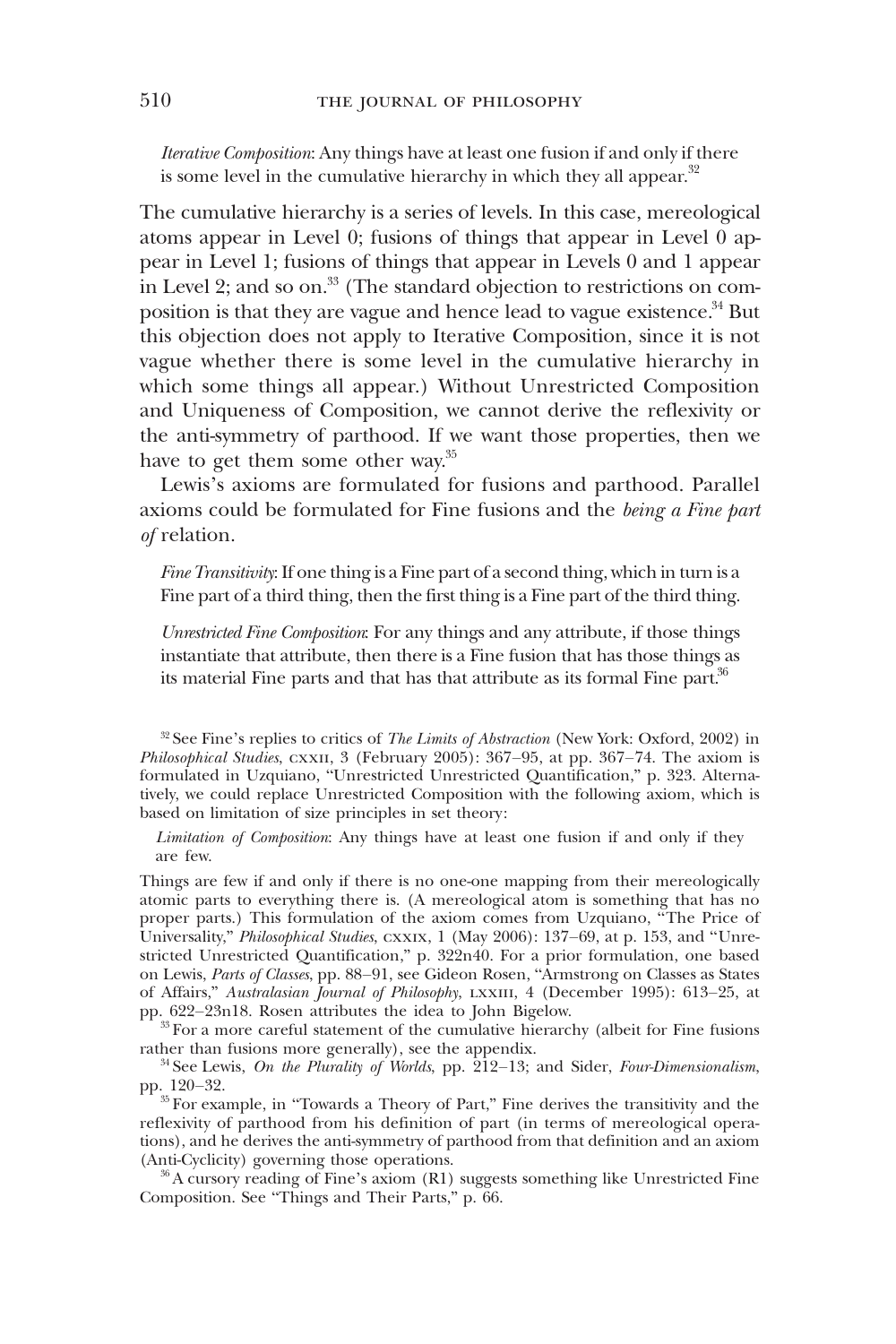Uniqueness of Fine Composition: For any things and any attribute, if those things instantiate that attribute, then there is at most one Fine fusion that has those things as its material Fine parts and that has that attribute as its formal Fine part.<sup>37</sup>

Uniqueness of Fine Composition is an axiom of Fine's mereology.<sup>38</sup> But Fine Transitivity and Unrestricted Fine Composition are not. First, Fine Transitivity is false. Suppose that the ham has Fine parts, for example, the *being arranged slice-of-ham-wise* relation. Although the ham is a Fine part of the ham sandwich, the being arranged slice-of-ham-wise relation is not. So Fine Transitivity is false.<sup>39</sup>

Some think that this denial of Fine Transitivity is conceptually incoherent. For example, Kris McDaniel holds that, as a matter of conceptual necessity, any fundamental parthood relation must be transitive and obey some kind of remainder principle.<sup>40</sup> Following McDaniel, we will say that a relation is a fundamental parthood relation if and only if (i) it is a parthood relation, and (ii) it is not analyzable in terms of some other parthood relation.<sup>41</sup> We hold that the *being a Fine part of* relation is a fundamental parthood relation in this sense. But, although we hold that parthood is transitive, we hold that the being a Fine part of relation is not. If McDaniel is right, this is conceptually incoherent, since, as a matter of conceptual necessity, no fundamental parthood relation can fail to be transitive.

But we are suspicious of such claims of conceptual necessity. Parthood is transitive, and it might even be so as a matter of conceptual necessity. But it does not follow that, as a matter of conceptual necessity, every fundamental parthood relation is transitive. In particular, even if we are right that the being a Fine part of relation is a fundamental parthood

<sup>37</sup> Uniqueness of Fine Composition is somewhat misnamed for the same reason that Uniqueness of Composition is. See note 30.

 $38^{\circ}$ Uniqueness of Fine Composition follows from (R3). See Fine, "Things and Their Parts," p. 66.

 $39$  The being a material Fine part of relation is not transitive either. If the slice of ham is some molecules/being arranged slice-of-ham-wise, then each of those molecules is a material Fine part of the slice of ham; and the slice of ham is a material Fine part of the ham sandwich; but none of the molecules is a material Fine part of the ham sandwich.

<sup>40</sup> See McDaniel, "Structure-Making," Australasian Journal of Philosophy, LXXXVII, 2 ( June 2009): 251–74, at p. 264. For similar claims about conceptually necessary conditions on parthood, see Simons, Parts, p. 26, cf. pp. 10–11; Koslicki, The Structure of  $Objects, pp. 167–68; and Varzi, "The Extensionality of Parthood and Composition,"$ Philosophical Quarterly, LVIII, 230 (January 2008): 108–33, at p. 110, and "Universalism Entails Extensionalism," Analysis, lxix, 4 (October 2009): 599–604, at p. 601.

<sup>41</sup> See "Structure-Making," p. 254. In McDaniel's sense, a parthood relation does not fail to be fundamental merely by being analyzable in terms of other mereological relations. So, for instance, if classical extensional mereology is correct, parthood does not fail to be fundamental merely because it is analyzable in terms of proper parthood, or overlap, or fusion, or what have you. Thanks here to Cody Gilmore.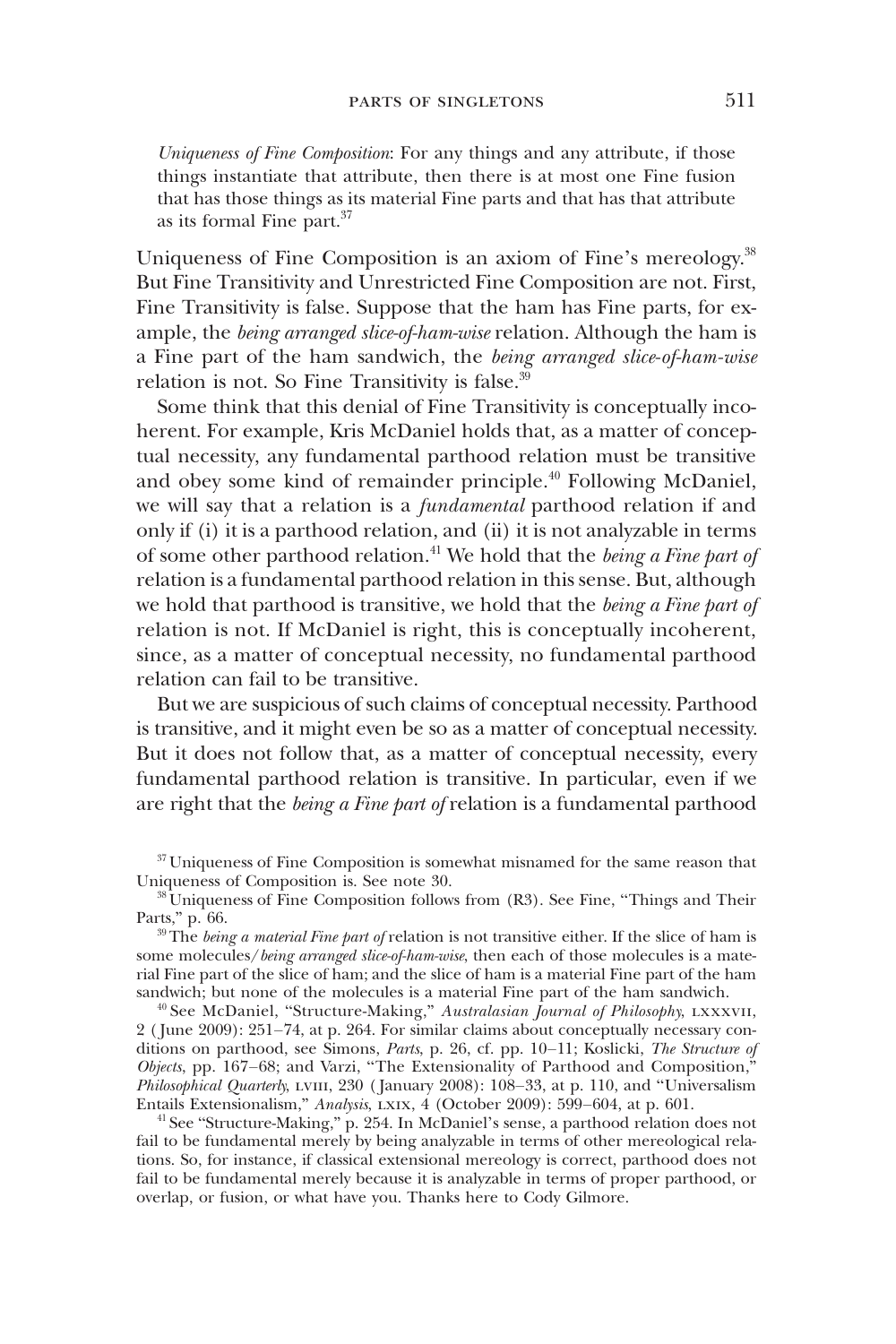relation, it does not follow that, as a matter of conceptual necessity, the being a Fine part of relation is transitive.

So we are prepared to deny something that McDaniel takes to be conceptually necessary. This position is not as embarrassing for us as it might seem, since we are not alone. To see how someone might be led to reject a seemingly innocent requirement that McDaniel takes to be conceptually necessary, consider the requirement that any fundamental parthood relation must obey some kind of remainder principle. Suppose that endurantism—the view that ordinary physical objects persist by being multiply located at distinct space-time regions—is true.<sup>42</sup> If time travel is possible, then it is presumably also possible for a single time-travelling brick to compose a brick wall.<sup>43</sup> Such a wall would have the brick as a proper part, but it would not have any other part that does not overlap that very brick. (On the view under consideration, the wall is composed entirely of a single, multiply located brick.) So, on this view, there is no remainder if we subtract one of its proper parts—that is, its one proper part: the brick—from the wall.<sup>44</sup> So endurantists who believe in time travel should believe that parthood does not obey some kind of remainder principle. But endurantists who believe in time travel and who think that parthood

<sup>42</sup> See, for example, Thomson, "Parthood and Identity Across Time," this journal, lxxx, 4 (April 1983): 201–20; van Inwagen, "Four-Dimensional Objects," Noûs, xxiv, 2 (April 1990): 245–55, and "Temporal Parts and Identity Across Time," The Monist, LXXXIII, 3 (July 2000):  $437-59$ , which are reprinted in his *Ontology*, *Identity, and* Modality: Essays in Metaphysics (New York: Cambridge, 2001), pp. 111-21, 122-43; and Fine, "In Defense of Three-Dimensionalism," this journal, ciii, 12 (December 2006): 699–714.

<sup>43</sup> This case is originally discussed in Nikk Effingham and Jon Robson, "A Mereological Challenge to Endurantism," Australasian Journal of Philosophy, LXXXV, 4 (December 2007): 633–40. For a case that raises similar issues, see Cody Gilmore, "Time Travel, Coinciding Objects, and Persistence," in Zimmerman, ed., Oxford Studies in Metaphysics, vol. 3 (New York: Oxford, 2007), pp. 177–98.

<sup>44</sup> The usual remainder principles are the following.

Strong Supplementation: If  $y$  is not a part of x, then there is some z that is a part of  $y$ but does not overlap x.

Weak Supplementation: If  $x$  is a part of  $y$  but is distinct from  $y$ , then there is some  $z$  that is a part of y but does not overlap x.

The case considered is a counterexample to both principles. The wall is not a part of the brick. The brick is a part of the wall and is distinct from it. But there is no part of the wall that does not overlap the brick. Effingham and Robson conclude from this that endurantism is false. (But see Effingham, "Mereological Explanation and Time Travel," Australasian Journal of Philosophy, LXXXVIII, 2 (June 2010): 333-45.) For a reply, see Donald Smith, "Mereology without Weak Supplementation," Australasian Journal of Philosophy, LXXXVII, 3 (September 2009): 505–11. For a different sort of reply, see Gilmore, "Why Parthood Might Be a Four-Place Relation, and How It Behaves if It Is," in Ludger Honnefelder, Edmund Runggaldier, and Benedikt Schick, eds., Unity and Time in Metaphysics (New York: de Gruyter, 2009), pp. 83–133, and "Parts of Propositions," in Shieva Kleinschmidt, ed., Mereology and Location (New York: Oxford, forthcoming).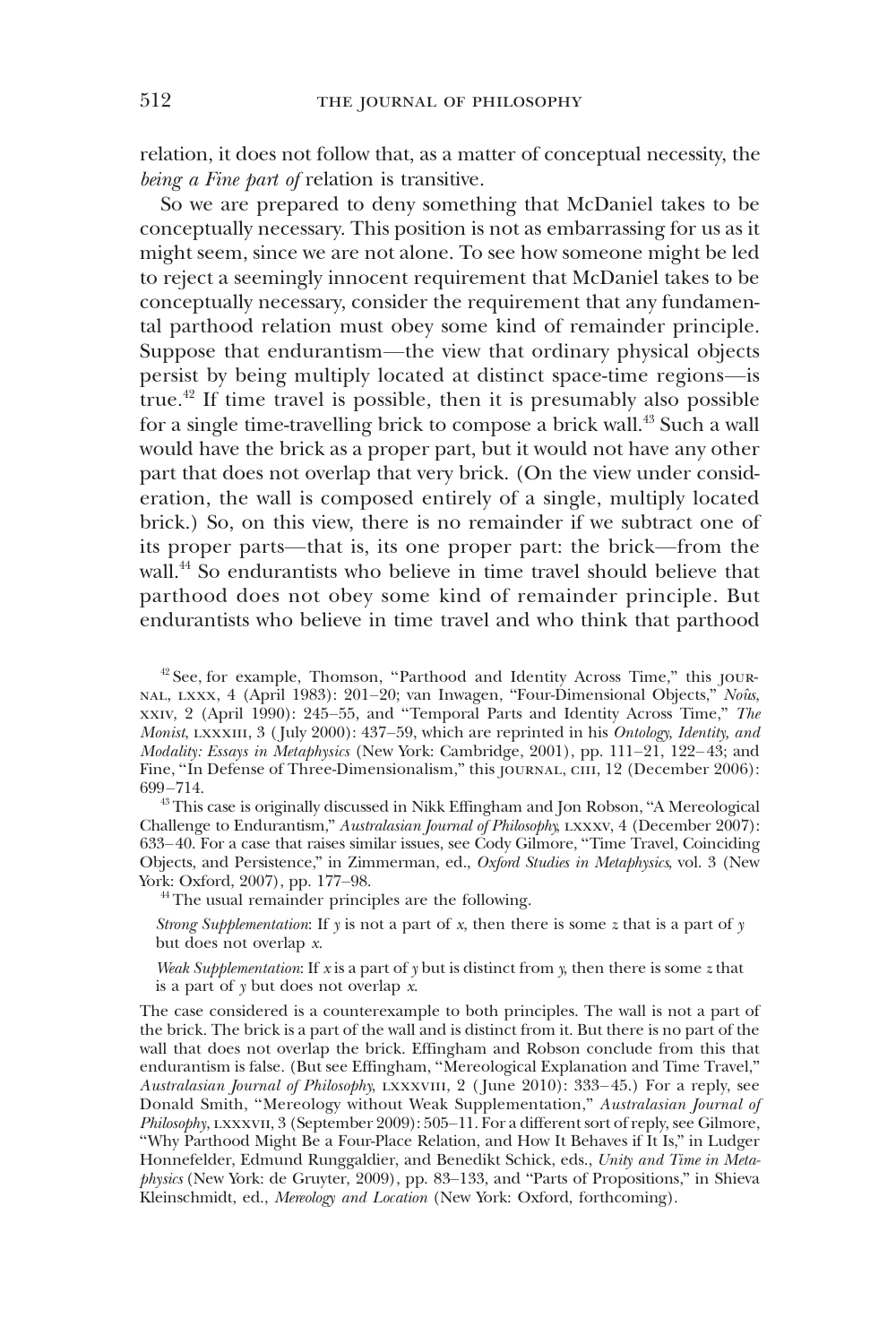is not analyzable in terms of some other parthood relation are not conceptually confused about parthood. We are happy to keep them company in rejecting one of McDaniel's strictures.

Second, Unrestricted Fine Composition is false.<sup>45</sup> Take all the Fine fusions that are not material Fine parts of themselves. They instantiate some attribute (being Fine fusions, say). So, if Unrestricted Fine Composition were true, then there would be a Russell Fine fusion: a Fine fusion that has as its material Fine parts all and only the Fine fusions that are not material Fine parts of themselves. But, on pain of paradox, there can be no Russell Fine fusion. (Is a Russell Fine fusion a material Fine part of itself? If it is, then it is not, because it has as material Fine parts only those Fine fusions that are not material Fine parts of themselves; and, if it is not, then it is, because it has as material Fine parts all those Fine fusions that are not material Fine parts of themselves.) So, instead, we need to restrict Fine composition in some way. If we replace Unrestricted Composition with Iterative Composition, then it would be natural to replace Unrestricted Fine Composition with the following axiom.

Iterative Fine Composition: For any things and any attribute, there is at least one Fine fusion that has those things as its material Fine parts and that has that attribute as its formal Fine part if and only if those things instantiate that attribute and there is some level in the cumulative hierarchy in which all of those things appear. $46$ 

As before, the cumulative hierarchy is a series of levels. In this case, things that have no proper Fine parts appear in Level 0; Fine fusions of things that appear in Level 0 appear in Level 1; Fine fusions of things that appear in Levels 0 and 1 appear in Level 2; and so on. (And, as before, vagueness is not a worry here, since it is not vague whether there is some level in the cumulative hierarchy in which some things all appear. $47$ )

<sup>45</sup> Here we are indebted to Mark Brown and Gabriel Uzquiano.

<sup>46</sup> The final conjunct is redundant if some things instantiate an attribute only if there is some level in the cumulative hierarchy in which all of those things appear. But we are happy to be needlessly explicit. Thanks to Kit Fine here. Alternatively, we could replace Unrestricted Fine Composition with the following axiom.

Limitation of Fine Composition: For any things and any attribute, there is at least one Fine fusion that has those things as its material Fine parts and that has that attribute as its formal Fine part if and only if those things instantiate that attribute and those things are few.

If we replace Unrestricted Composition with Limitation of Composition (see note 32), then it would be natural to replace Unrestricted Fine Composition with Limitation of Fine Composition.

 $47$  If it is vague whether some things instantiate an attribute, then it might be vague whether a Fine fusion exists. But this is no objection to the restriction, since Unrestricted Fine Composition would face the same problem.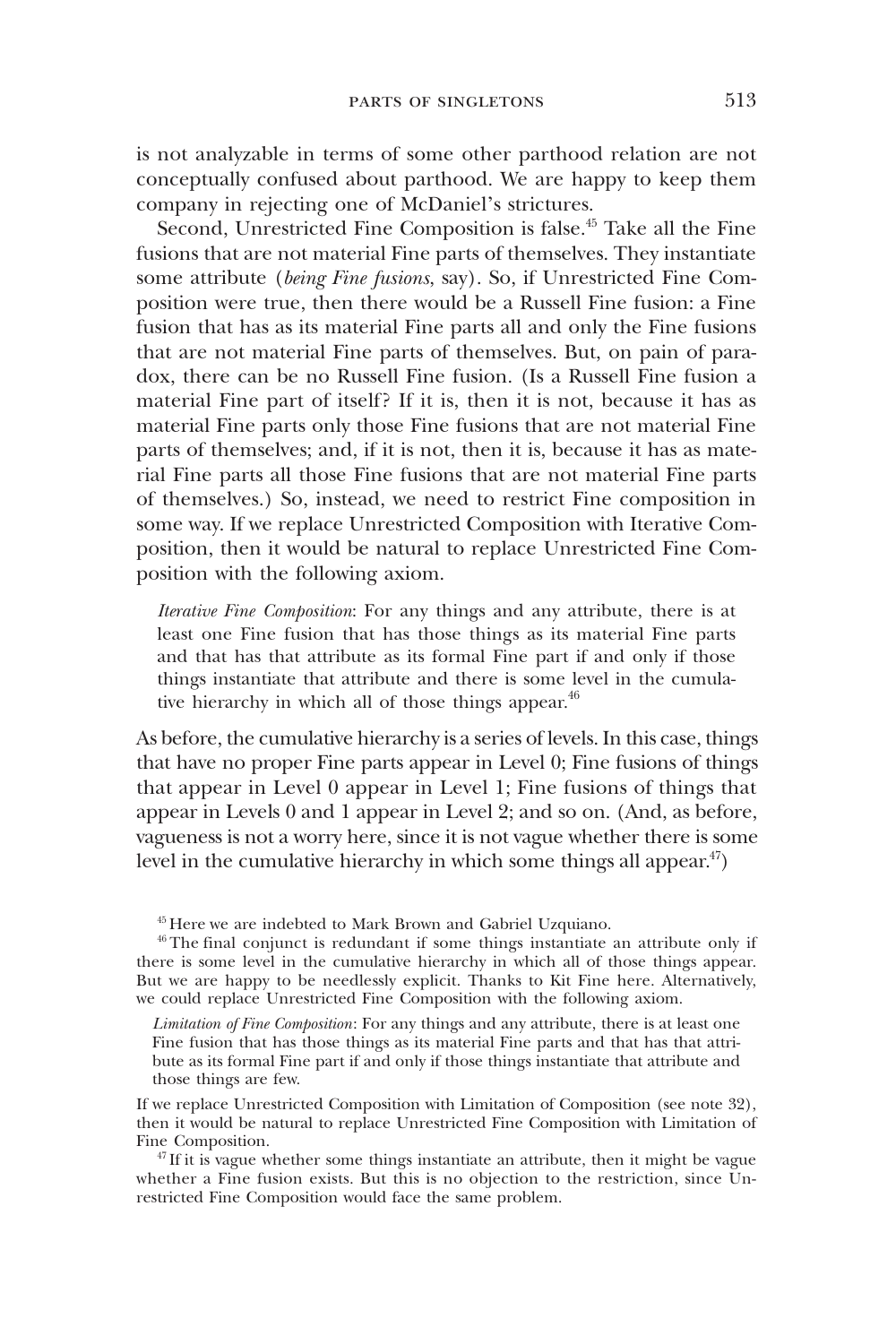One reason for rejecting Unrestricted Fine Composition in favor of Iterative Fine Composition is that Unrestricted Fine Composition has the vice of being inconsistent. But that is not the only reason. A hierarchical view of composition is a natural view to adopt for those who think that ordinary objects are composed of form and matter.<sup>48</sup> Robert Pasnau, for example, interprets Aristotle as endorsing a hierarchical view of composition in Physics II.1:

On this conception, there will often be hierarchies of matter, with the most basic stuff, prime matter, at the bottom, and various form-matter composites at higher levels, which may themselves be conceived as the matter for some further form. Wood, for example, is a form-matter composite that can itself serve as the matter of a bed.<sup>49</sup>

Another reason, then, for rejecting Unrestricted Fine Composition in favor of Iterative Fine Composition is that Iterative Fine Composition has the virtue of being an instance of such a hierarchical view of composition.

We can now see why Fine should reject Uniqueness of Composition: given Iterative Fine Composition, Uniqueness of Composition is false. Suppose that a thing  $x$  that appears in some level in the cumulative hierarchy has a property  $F$ . In that case, Iterative Fine Composition entails that there is a y that appears in some level and is the following Fine fusion:  $x/F$ . (Recall that something instantiating a property is a limiting case of some things instantiating an attribute.) Suppose that  $y$  also has  $F$ . In that case, Iterative Fine Composition entails that there is a z that appears in some level and is the following Fine fusion:  $\sqrt{F}$ , y and z are both fusions of x and F, contrary to Uniqueness of Composition.<sup>50</sup>

This concludes our discussion of axioms governing parthood and composition and also being a Fine part of and Fine composition. In the rest of this paper, we assume that Fine's mereology includes an axiom governing parthood—namely, Transitivity—and two axioms governing Fine composition: namely, Iterative Fine Composition and Uniqueness of Fine Composition.

<sup>48</sup> Schaffer defends an ontology that is both hierarchical and neo-Aristotelian. (See "On What Grounds What," in David Chalmers, David Manley, and Ryan Wasserman, eds., Metametaphysics: New Essays on the Foundations of Ontology (New York: Oxford, 2009), pp. 347–83.) He does not endorse hylomorphism or a hierarchical view of composition, though.

<sup>49</sup> "Form and Matter," in Robert Pasnau, ed., The Cambridge History of Medieval Philosophy, vol. 2 (New York: Cambridge, 2010), pp. 635–46, at p. 636.

 $50$  Fine rejects Weak Supplementation (see note 44) for similar reasons. (See "Response to Kathrin Koslicki," Dialectica, LXI, 1 (March 2007): 161–66, at pp. 161–62.) Weak Supplementation is a consequence of Unrestricted Composition and Uniqueness of Composition.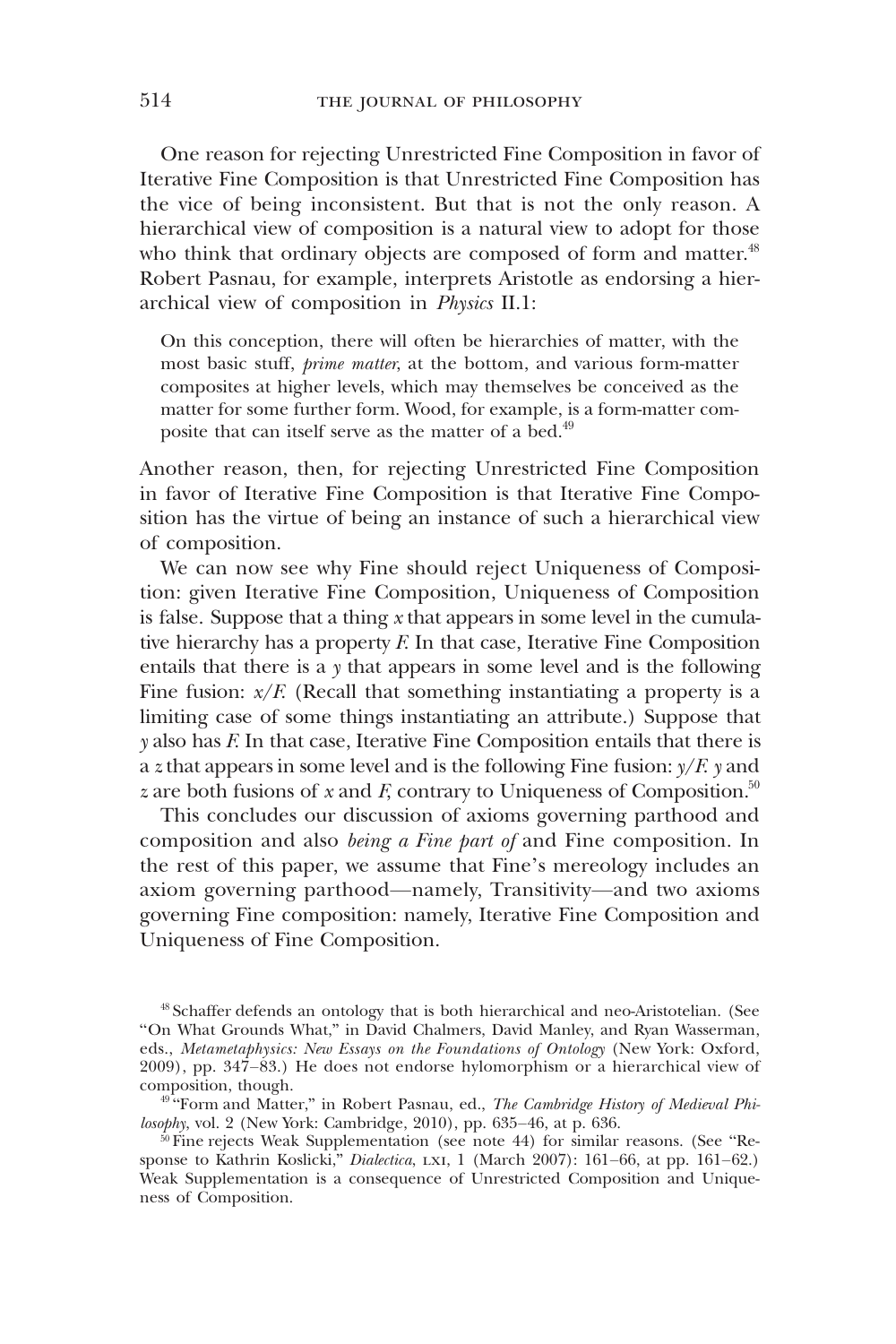I.5. Sets. Sets can be identified with Fine fusions. In particular, a set that has the xs as its members can be identified with a Fine fusion that has the xs as its material Fine parts. For example, on this view, the set that has the bread and the ham as its members is a Fine fusion that has the bread and the ham as its material Fine parts. But which Fine fusion? The ham sandwich is a Fine fusion that has the bread and the ham as its material Fine parts, but it is not the only such Fine fusion. The bread and the ham instantiate all sorts of attributes and so are the material Fine parts of all sorts of Fine fusions, which differ only in their formal Fine parts. Let us call any Fine fusion that has the bread and the ham as its material Fine parts a candidate Fine fusion (for being the set that has the bread and the ham as its members). The problem is that there are multiple candidates.<sup>51</sup>

But we think that not all candidate Fine fusions are equally eligible. The bread and the ham instantiate any number of attributes. As a result, they also instantiate a higher-order multigrade attribute: the instantiating some attribute or other attribute.<sup>52</sup> Our official solution to the problem is to maintain that the Fine fusion the bread and the ham/instantiating some attribute or other is the most eligible candidate for being the set that has the bread and the ham as its members, because that Fine fusion captures what matters—namely, the material

<sup>&</sup>lt;sup>51</sup> For a similar worry about Armstrong's view (in "Classes Are States of Affairs," Mind, c, 398 (April 1991): 189–200), see Alex Oliver, "The Metaphysics of Singletons," Mind, ci, 401 ( $\bar{a}$ an 1992): 129–40, at p. 132.

<sup>&</sup>lt;sup>52</sup> Let us fix on some terminology. Following Henry S. Leonard and Nelson Goodman, let us say that a relation of one or more places that has a fixed adicity—that takes a fixed number of arguments—is a unigrade relation. (See Leonard and Goodman, "The Calculus of Individuals and Its Uses," Journal of Symbolic Logic, v, 2 ( June 1940): 45–55, at p. 50n11.) A one-place unigrade relation is a unigrade property. A unigrade relation of two or more places is a *unigrade proper relation*. In addition to unigrade relations, there are relations that have variable adicities; that is, they take a variable number of arguments. (See, for example, ibid., pp. 50–53; Adam Morton, "Complex Individuals and Multigrade Relations," Noûs, ix, 3 (September 1975): 309–18; Fine, "Neutral Relations," p. 22; Oliver and Timothy Smiley, "Multigrade Predicates," Mind, CXIII, 452 (October 2004): 609–81; Fraser MacBride, "The Particular-Universal Distinction: A Dogma of Metaphysics?" Mind, cxiv, 455 (July 2005): 565-614, at pp. 568-95; and Joop Leo, "Modeling Relations," Journal of Philosophical Logic, xxxvII, 4 (August 2008): 353–85, and "Relational Complexes," unpublished manuscript.) Following Leonard and Goodman again, let us say that these are *multigrade relations*. (See "The Calculus of Individuals and Its Uses," p. 50.) Among multigrade relations are those that take one or more arguments. It is perhaps a bit of a strain to call them 'relations', since 'relation' is sometimes used for unigrade proper relations, which cannot take one argument. So, instead, we call them 'attributes'. We thus use 'attribute' broadly to cover, not only unigrade properties and unigrade proper relations, but also multigrade relations. The instantiating some attribute or other attribute is such a multigrade relation. It is instantiated by one thing (that instantiates a unigrade property or a multigrade relation) and also by many things (that instantiate a unigrade proper relation or a multigrade relation). Thanks to Kit Fine here.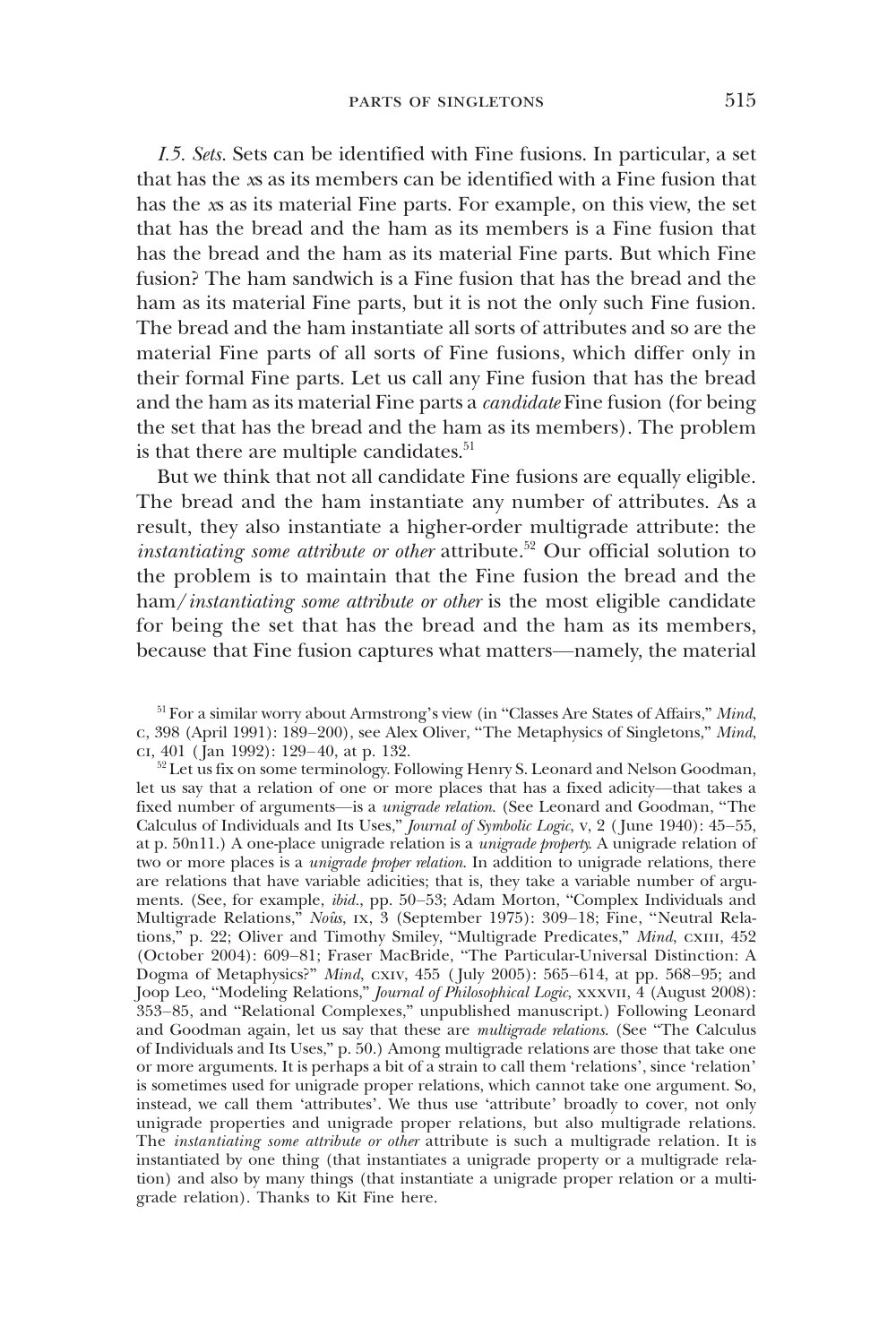Fine parts—and comes as close as possible to washing away distinctions that do not matter: namely, the distinctions between various formal Fine parts.<sup>53</sup>

The view in question, then, is that the set that has the xs as its members is the following Fine fusion: the xs/instantiating some attribute or other. We can easily extend this view to singletons and the empty set. Cary's singleton is the following Fine fusion: Cary/instantiating some attribute or other. And the empty set is what you are left with if you subtract Cary from his singleton, so to speak: namely, the instantiating some attribute or other attribute.

Sets: A nonempty set is a Fine fusion that has instantiating some attribute or other as its formal Fine part, and the empty set is the instantiating some attribute or other attribute.

If Cary's singleton is Cary/instantiating some attribute or other, and if instantiating some attribute or other is the empty set, then Cary's singleton is the following Fine fusion: Cary/the empty set. That is, Cary's singleton is a Fine fusion that has Cary as its material Fine part and the empty set as its formal Fine part. On this view, {Cary} is composed of Cary and {}, as we desired. This view tells us what sets, including singletons and the empty set, are. We can also say what the membership relation is.

Membership: For any  $x$  and  $y$ ,  $x$  is a member of  $y$  if and only if  $y$  is a set and  $x$  is a material Fine part of  $y$ .

Let us call the conjunction of Sets and Membership the Fine view. The Fine view seems to us to be a fine view to have. $54$ 

<sup>53</sup> Another solution to the problem would be to maintain that the most eligible Fine fusion has as a formal Fine part a primitive set-theoretic attribute. Although using a primitive set-theoretic attribute is more in the spirit of the primitivism to which we ultimately are more sympathetic (see note 1), in the text we opt for instantiating some attribute or other rather than a primitive set-theoretic attribute because we suspect that many—including many Lewisians—might be readier to accept higher-order attributes and eligibility facts than to accept primitive set-theoretic attributes. (We discuss Lewis's views in section ii.)

<sup>54</sup> Fine, Koslicki, Johnston, Armstrong, Peter Forrest, and Jerrold J. Katz all discuss views in the vicinity of Sets. Of these, only Katz's view is one on which Cary's singleton is composed of Cary and the empty set. We take that to be a reason to prefer the Fine view to all but Katz's view, and we take Katz's view to have other drawbacks.

On Katz's view, sets are composed of their members and the empty set. But Katz does not say what the empty set is. (See Realistic Rationalism: Representation and Mind (Cambridge: MIT, 1998), pp. 138–52.) And he does not explicitly discuss Membership. (Also, Katz says that a set comes into existence in virtue of its members and the empty set standing in the containment relation. See *ibid.*, p. 142. But containment—the disjunction of the converses of membership and subsethood—is a relation that holds between a set, on the one hand, and its members and the empty set, on the other; it is not a relation that holds between the members and the empty set themselves.)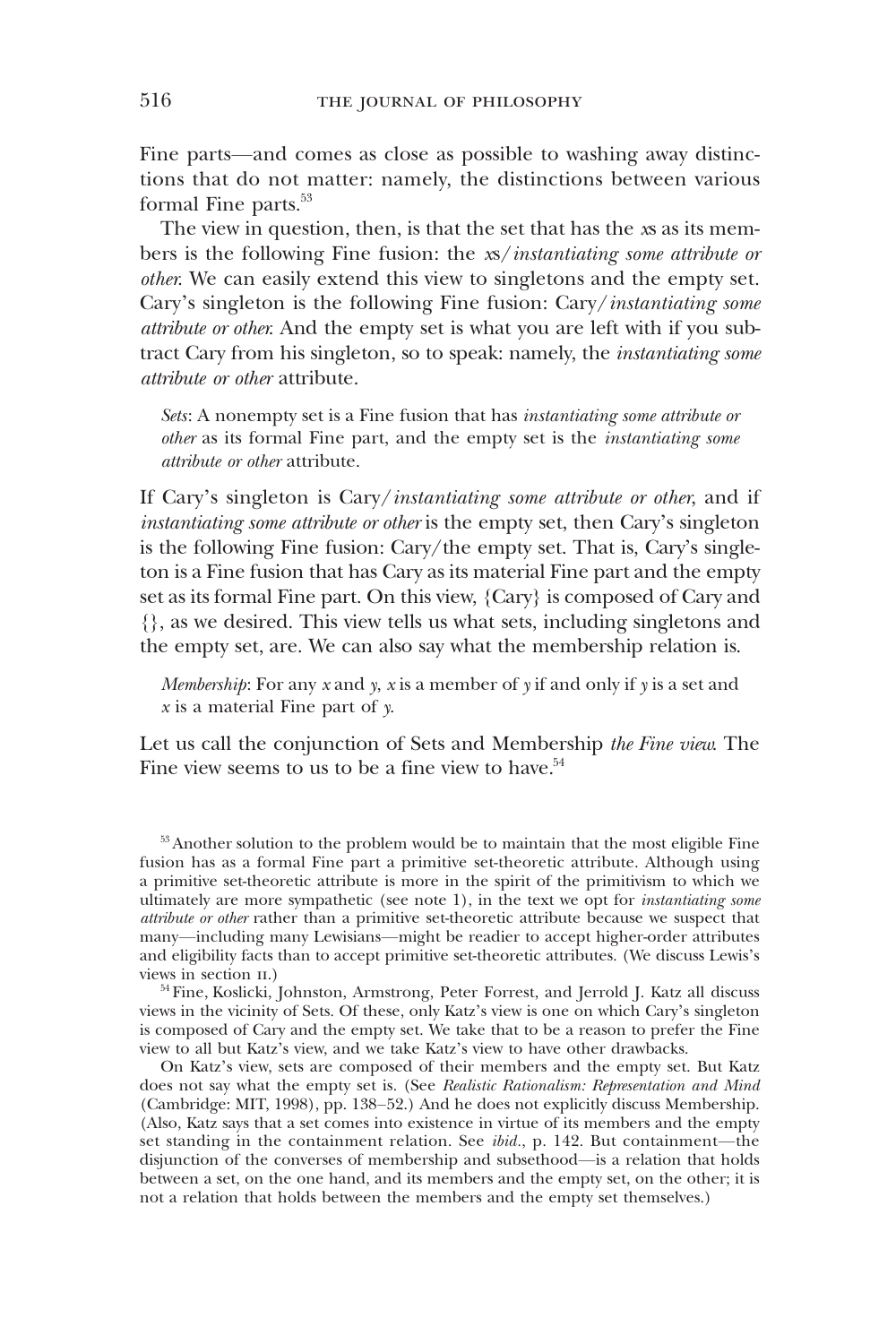In the appendix, we show that, from the Fine view, the axioms of Fine's mereology, and some axioms governing the cumulative hierarchy, we can recover Zermelo set theory  $(Z)$ : namely, Empty Set, Pair Set, Union Set, Power Set, Infinity, Separation, Foundation, and Extensionality.<sup>55</sup> But we cannot recover *ZF* or *ZFC*. *ZF* is *Z* together

The views that Fine, Koslicki, and Johnston discuss are closest to Sets. Fine considers (but does not endorse) a view on which the formal Fine part of a nonempty set is "the method of forming a set from its members." (See "Response to Kathrin Koslicki," p. 162; see also "Towards a Theory of Part.") Koslicki considers (but does not endorse) a view on which a nonempty set is a Fine fusion that has one or more formal Fine parts. (See The Structure of Objects, p. 180n20.) And Johnston proposes a view on which the formal Fine part of a nonempty set is existence, and he considers (but does not endorse) the view that existence is something like instantiating some attribute or other. (See "Hylomorphism," pp. 687–96.)

But, on the view that Fine discusses, the formal Fine part of a nonempty set might be a relation between the material Fine parts and the Fine fusion rather than simply a relation among the material Fine parts; Koslicki does not say what the formal Fine parts of a nonempty set are; Fine and Koslicki do not discuss the empty set; and the view of the empty set that Johnston suggests—one on which the empty set is the singleton of "an arbitrary item, an item that is no item in particular" (ibid., p. 694n21)—is not particularly in the vicinity of Sets. In addition, Fine, Koslicki, and Johnston do not explicitly discuss Membership. (And all of these views, including Sets, seem to be at odds with Fine's view elsewhere, where he considers rejecting the iterative conception of sets and the view that sets are less fundamental than their members. See "Class and Membership," this journal, cii, 11 (November 2005): 547–72, especially pp. 571–72.)

On Armstrong's view, Cary's singleton is Cary's having some unit-making property or other. (See "Classes Are States of Affairs.") And Armstrong endorses something in the vicinity of Membership. But he has a different, Lewisian view about nonempty sets that are not singletons (for Lewis's view, see section II); he does not discuss the empty set; and he does not think that material Fine parts are, strictly speaking, parts. (Also, Armstrong's view faces Russell's paradox. But we think that Unrestricted Composition is the culprit. See Rosen, "Armstrong on Classes as States of Affairs"; Armstrong, Truth and Truthmakers (New York: Cambridge, 2004), pp. 120–23; and Hud Hudson, "Confining Composition," this journal, ciii, 12 (December 2006): 631–51, at pp. 631–38.)

On Forrest's view, sets have their members as parts. (See "Nonclassical Mereology and Its Application to Sets," Notre Dame Journal of Formal Logic, XLIII, 2 (2002): 79–94.) But Forrest provides a different account of membership. And, on his view, either there is no empty set or it is "the fictitious null thing"; he provides too many mereological surrogates (that is, more than one) for some sets, like Cary's singleton; and he provides too few mereological surrogates (that is, none) for other sets, like {Cary, {Cary, Kate}}. See ibid., pp. 81, 88–89. (Elsewhere, Forrest proposes a different account of sets, one on which sets do not have their members as parts. See "Sets as Mereological Tropes," Metaphysica, III, 1 (2002): 5–9.)

<sup>55</sup> Zermelo set theory is not Ernst Zermelo's set theory from 1908; Zermelo's set theory from 1908 includes Choice but not Foundation. See "Untersuchungen über die Grundlagen der Mengenlehre I," Mathematische Annalen, LXV (1908): 261-81, which is reprinted as "Investigations in the Foundations of Set Theory I" in Jean van Heijenoort, ed., From Frege to Gödel: A Source Book in Mathematical Logic, 1879–1931 (Cambridge: Harvard, 1967), pp. 199–215; and Boolos, "The Iterative Conception of Set," this journal, lxviii, 8 (April 22, 1971): 215–31, which is reprinted in his Logic, Logic, and Logic, pp. 13–29, at p. 26n11.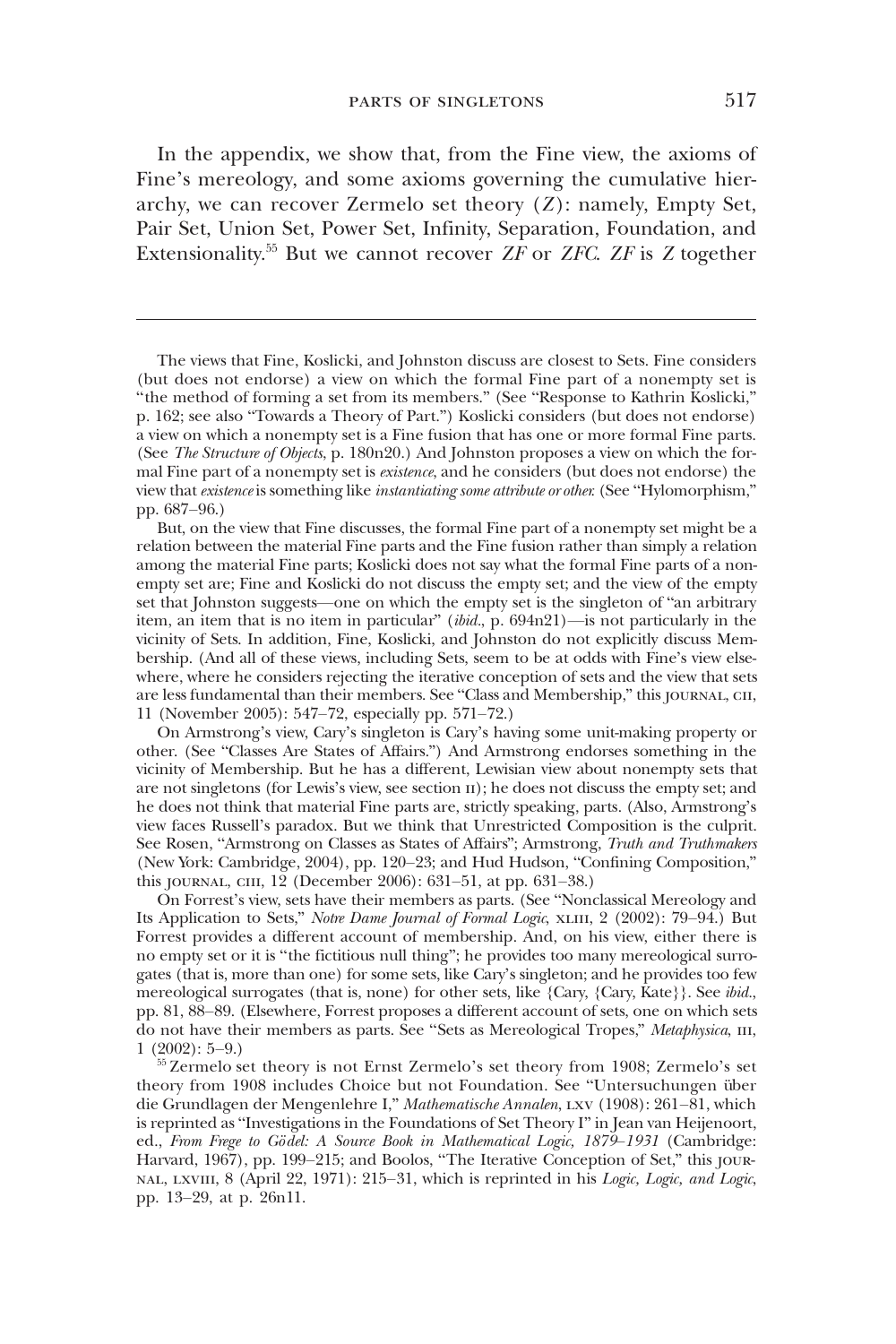with the axiom of Replacement. (Roughly, Replacement says that, if you have a set whose members can be mapped one-one onto some ys, then the ys form a set.) And  $ZFC$  is  $ZF$  together with the axiom of Choice. (Roughly, Choice says that, if you have a set of disjoint nonempty sets, then there is a set that contains exactly one member from each of those disjoint nonempty sets.) We cannot derive Replacement or Choice from the Fine view, the axioms of Fine's mereology, and the axioms governing the cumulative hierarchy. But this is not surprising, since Replacement and Choice are not consequences of the iterative conception of set. $56$ 

The Fine view, on which the set that has the xs as its members is the xs/instantiating some attribute or other, might well require that properties and relations be abundant rather than sparse.<sup>57</sup> And, if the Fine view is right, then—on pain of circularity—we cannot identify properties and relations with sets of particulars (or set-theoretical constructions thereof). But that is okay, because the most viable version of that view presupposes Lewisian modal realism. (Otherwise, there would be no plausible way to identify distinct but contingently coextensive properties, like *being a renate* and *being a cordate*, with distinct sets.<sup>58</sup>) And

<sup>56</sup> See Boolos, "The Iterative Conception of Set," pp. 24–29, and "Iteration Again," Philosophical Topics, xvII, 2 (Fall 1989):  $5-21$ , the latter of which is reprinted in his Logic, Logic, and Logic, pp. 88-104, at pp. 96-97. Replacement and Choice are consequences of a limitation-of-size conception of set, but Power Set and Infinity are not. (See "Iteration Again," pp. 96–103. On limitation of size axioms, see notes 32 and 46.) Lewis gets Replacement and Choice—but only by assuming plural versions of them at the outset. (See Parts of Classes, pp. 71–72, 90–91, 102, 103–04.) If we wanted to, we could get Replacement and Choice in the same way. Alternatively, we could get Replacement and Choice from what Paseau calls the "liberalised iterative conception," which includes Reflection and Combinatorialism. (See "Boolos on the Justification of Set Theory," Philosophia Mathematica, xv, 1 (February 2007): 30–53, at pp. 33–35.)

<sup>57</sup> Even if there are sparse properties and relations at various levels (see note 13), instantiating some attribute or other is probably not among the sparse properties and relations at any level. We are tempted by the idea that a primitive set-theoretic attribute (see note 53) would be among the sparse properties and relations. But we will not pursue that outlandish idea here.

 $58$  See Lewis, On the Plurality of Worlds, pp. 50–69. Lewis takes properties to be sets of actual and merely possible individuals. But there are reasons for Lewisian modal realists to take properties to be functions from worlds to sets of (perhaps merely possible) individuals. See Andy Egan, "Second-Order Predication and the Metaphysics of Properties," Australasian Journal of Philosophy, LXXXII, 1 (March 2004): 48–66, which is reprinted in Frank Jackson and Graham Priest, eds., Lewisian Themes: The Philosophy of  $D\acute{a}$ vid K. Lewis (New York: Oxford, 2004), pp. 49–67. Those who adopt the Fine view and who are Lewisian modal realists can say that there are set-theoretical objects that represent the attribute instantiating some attribute or other, but none of these set-theoretical objects is that attribute. Those who adopt the Fine view and who are not Lewisian modal realists cannot say that there are such set-theoretical objects. Thanks to an anonymous referee here.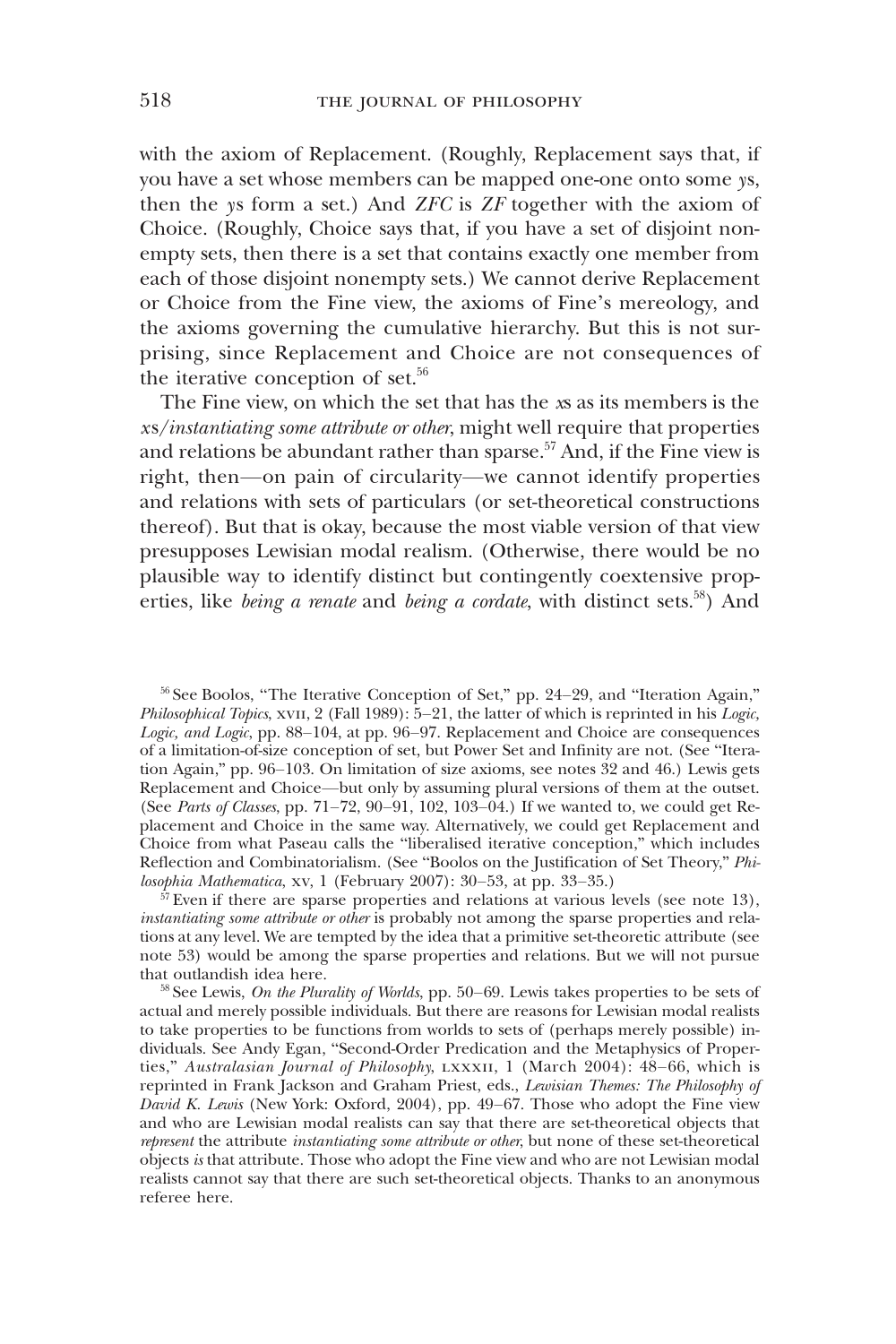giving up Lewisian modal realism is a cost that most of us are prepared to bear anyway.

In a way, the Fine view is not particularly surprising. If you are a realist about abundantly many properties and relations and do not identify them with sets, then you should be able to come up with some account or other of sets.59 Still, we think that the Fine view has some virtues. For one thing, the Fine view vindicates the claim that Cary's singleton is composed of Cary and the empty set. For another, the Fine view goes some way towards answering the questions about singletons with which Lewis's view has trouble. In particular, the Fine view offers a nonstructuralist account of why Cary is a member of his singleton. We discuss this and other virtues of the Fine view in the next section.

#### ii. lewis

II.1. Lewisian Mysteries. On Lewis's view, the parts of a nonempty set are its nonempty subsets. $60$  With this view in place, Lewis says what nonempty sets, the empty set, and membership are. $61$ 

Lewis Sets: A nonempty set is the fusion of some singletons (provided that that fusion itself has a singleton), and the empty set is the fusion of everything that does not have a singleton as a part. $62$ 

Lewis Membership: For any  $x$  and  $y$ ,  $x$  is a member of  $y$  if and only if  $y$  is the fusion of some singletons and x's singleton is a part of y.

 $59$  See George Bealer, *Quality and Concept* (New York: Oxford, 1982), pp. 101–19; and Michael Jubien, "On Properties and Property Theory," in Gennaro Chierchia, Barbara H. Partee, and Raymond Turner, eds., Properties, Types, and Meaning (Boston: Kluwer, 1989), pp. 159-75, and "Straight Talk about Sets," Philosophical Topics, xvII, 2 (Fall 1989): 91–107. Although Bealer and Jubien eliminate sets and replace them with properties, one could easily eliminate their elimination-and-replacement strategy and replace it with an identification one.

 $60$  See Lewis, Parts of Classes, pp. 3–10, and "Mathematics is Megethology," pp. 206–10. For objections to Lewis's arguments for this view, see Oliver, "Are Subclasses Parts of Classes?" Analysis, liv, 4 (October 1994): 215–23. For a similar view, see Harry C. Bunt, Mass Terms and Model-Theoretic Semantics (New York: Cambridge, 1985), pp. 53–72, 233–301. x is a subset of y just in case every member of x is a member of y.

<sup>61</sup> See Lewis, Parts of Classes, pp. 10–16, and "Mathematics is Megethology," pp. 210–12.

 $62$  For objections to Lewis's view of the empty set, see Michael Potter's critical notice of Parts of Classes in Philosophical Quarterly, XLIII, 172 (April 1993): 362-66; and Michael Hand, "What the Null Set Could Not Be," Australasian Journal of Philosophy, LXXIII, 3 (September 1995): 429–31. We suspect that these objections can be met if one adopts counterpart theory. (See Lewis, "Counterpart Theory and Quantified Modal Logic," this journal, lxv, 5 (March 7, 1968): 113–26, which is reprinted in his Philosophical Papers, vol. 1, pp. 26–46; "Counterparts of Persons and Their Bodies," this journal, lxviii, 7 (April 8, 1971): 203–11, which is reprinted in Philosophical Papers, vol. 1, pp. 47–54; and On the Plurality of Worlds, chapter 4.) But we suspect that one can do just about anything with counterpart theory.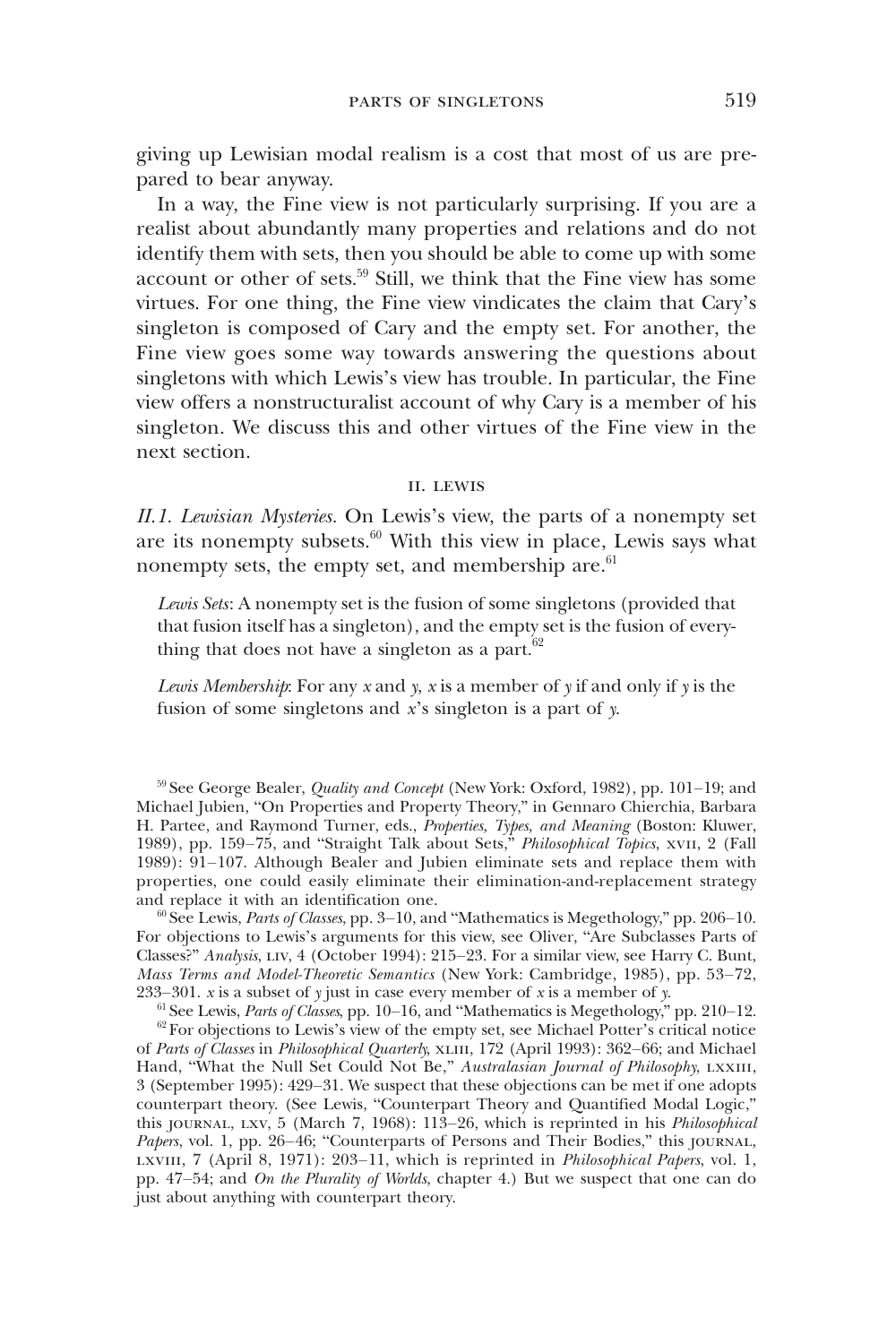It is a consequence of Lewis's view that singletons are mereological atoms.<sup>63</sup> (Since singletons have no nonempty proper subsets, they have no proper parts.) So, on Lewis's view, neither Cary nor the empty set is a part of Cary's singleton. This, we think, is a vice of Lewis's theory.

In any case, there are further problems with Lewis's view. Since singletons are mereological atoms, three questions are said to be particularly vexing. $64$  The first two are about singletons; the third is about the relation between singletons and their members. First, there is a question about *location*: namely, where are singletons? Are they located where their members are? (This is the answer that Lewis gives in *On the Plurality of Worlds*. $^{65}$ ) Or are they not located anywhere at all? (This is the answer that Lewis gives in a postscript to "Counterpart Theory and Quantified Modal Logic."66) We cannot appeal to the location of their proper parts to answer this question, because they have no proper parts. Second, there is a question about *intrinsic char*acter: namely, do singletons all have the same intrinsic properties, or do they differ intrinsically? Are Cary's singleton and Kate's duplicates? Again, we cannot appeal to the intrinsic character of their proper parts to answer this question, because they have no proper parts. Third, there is a question about *membership*: namely, why do singletons have the members they do? Cary is a member of his singleton, and Kate is a member of hers. Why is it not the other way around? It is not that Cary is a part of his (but not of Kate's) and that Kate is a part of hers (but not of Cary's), because their singletons are mereological atoms. Because of questions like these, Lewis admits that singletons are "profoundly mysterious."<sup>67</sup> He says that our talk of singletons makes sense somehow, but, he admits, he does not know how.<sup>68</sup>

In response to these questions, Lewis suggests a kind of structuralism, according to which there is no such thing as the singleton function (that is, the function from things to their singletons).<sup>69</sup> Rather,

 $63$  See Lewis, Parts of Classes, p. 15, and "Mathematics is Megethology," p. 211.

 $65$  See Lewis, On the Plurality of Worlds, p. 83.

 $66$  See Lewis, *Philosophical Papers*, vol. 1, p. 40.

 $67$  Lewis, Parts of Classes, p. 57, and "Mathematics is Megethology," p. 217.

<sup>68</sup> See Lewis, Parts of Classes, p. 59.

 $69$  See Lewis, *Parts of Classes*, pp. 45–54, and "Mathematics is Megethology," pp. 218–22. For a similar view, see Paul Fitzgerald, "Meaning in Science and Mathematics," PSA: Proceedings of the Biennial Meeting of the Philosophy of Science Association(1974): 235–69, at pp. 246–51.

 $^{64}$  See Lewis, *Parts of Classes*, pp. 29–35, and "Mathematics is Megethology," pp. 215–17; Armstrong, "Classes Are States of Affairs," pp. 189–90, 199–200; Oliver, "The Metaphysics of Singletons," pp. 130, 137; and Rosen, "Armstrong on Classes as States of Affairs," p. 615.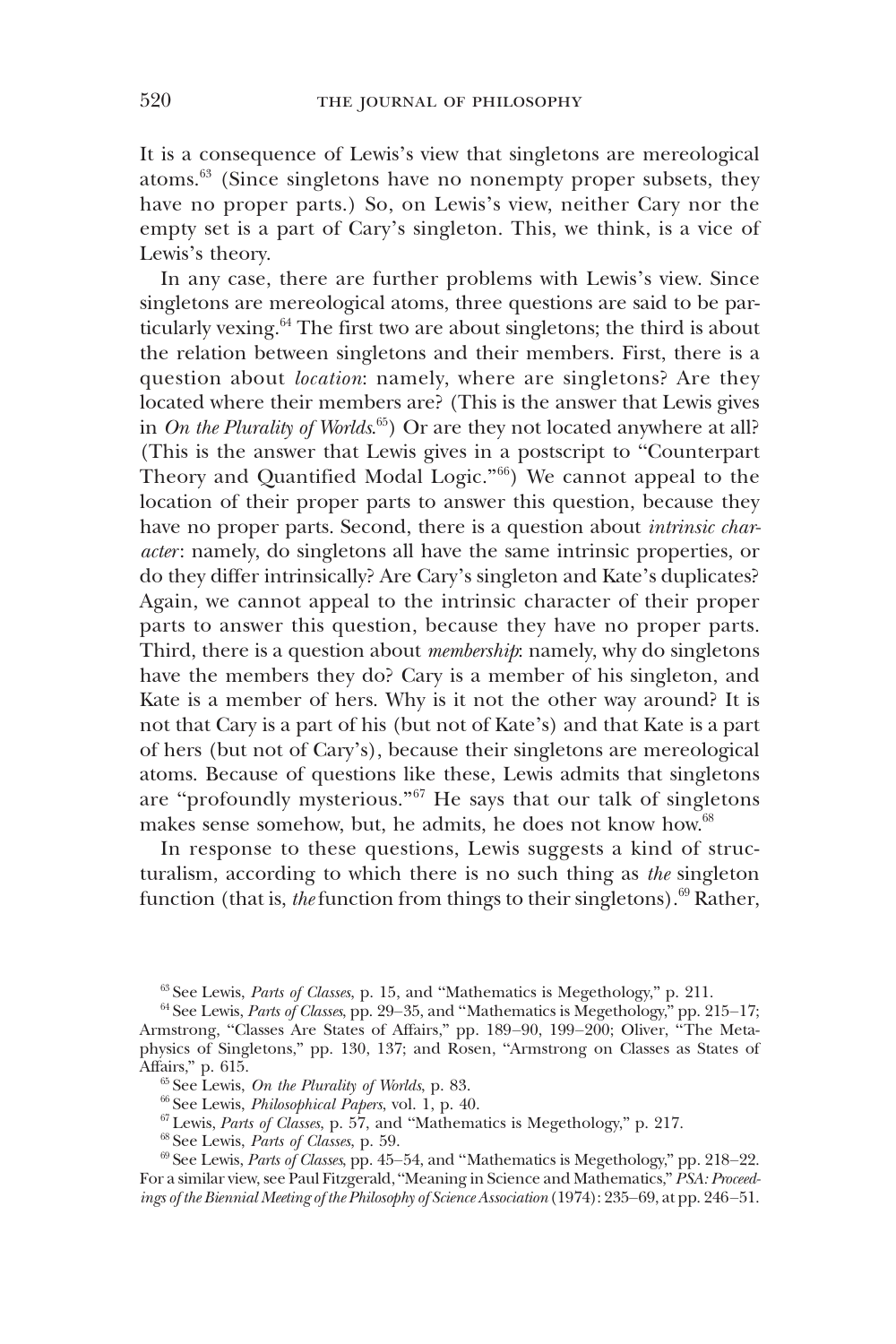there are many functions that have "the right formal character" and satisfy "any 'unofficial' axioms we see fit to accept."<sup>70</sup> On this structuralist view, one singleton function f maps Cary onto a mereological atom  $a$ , whereas another singleton function  $g$  maps Cary onto a distinct mereological atom  $b$ . There is no fact of the matter, once and for all, whether a or b is Cary's singleton. According to f, a is; according to  $\varrho$ ,  $\varrho$  is.

The structuralist view might answer the question about membership. Perhaps what it is for Cary to be a member of a singleton  $x$  according to a singleton function  $f$  is just for  $f$  to map Cary onto  $x$ . And, for any singleton function f, there will be some  $x$  such that f maps Cary onto x. So, no matter which singleton function we pick, 'Cary is a member of his singleton' will come out true. Perhaps this is enough to answer the question about membership. But one might worry about how well the structuralist view fits with mathematical practice.<sup> $\dot{\eta}$ </sup> And the structuralist view does not answer the questions about location and intrinsic character. We can still ask where, if anywhere,  $a$  or  $b$ or anything else that some singleton function maps something onto is located, just as we can ask about its intrinsic character, if it has one. Lewis concedes that, "even if we could remove all mystery about the nature of the member-singleton relation, we would still have a mystery about the nature of the singletons."<sup>72</sup>

II.2. Fine Answers. The Fine view goes some way towards answering questions about singletons with which Lewis's view has trouble. In answer to the question about location, the Fine view says that singletons—and nonempty sets more generally—are located where their members are. That is because, by Sets, nonempty sets are Fine fusions; by Membership, the members of a nonempty set are the material Fine parts of the Fine fusion that it is; and Fine fusions are located where their material Fine parts are. For example, the set that has the bread and the ham as its members is located where the bread

p. 221. Rosen suggests that, on the structuralist view, the questions about singletons have false presuppositions and hence are not genuine questions. (See "Armstrong on Classes as States of Affairs," p. 616.) The "no genuine question" response might be right when it comes to questions like 'Where is Cary's singleton?' and 'What is Cary's singleton like?' since on the structuralist view there is no single thing that, once and for all, is Cary's singleton. But the "no genuine question" response does not seem right when it comes to questions like 'Where are all the xs such that there is a  $\gamma$  and a singleton function  $\bar{f}$  such that  $f$  maps  $y$  onto  $x$ ?' and 'What are those  $x$ s like?' since on the structuralist view there are such xs.

<sup>70</sup> Lewis, "Mathematics is Megethology," p. 219. See also Lewis, Parts of Classes, p. 46.

 $71$  See Lewis, Parts of Classes, pp. 53–54, and "Mathematics is Megethology," pp. 221–22.

 $72$  Lewis, Parts of Classes, p. 48. See also pp. 48–49 and "Mathematics is Megethology,"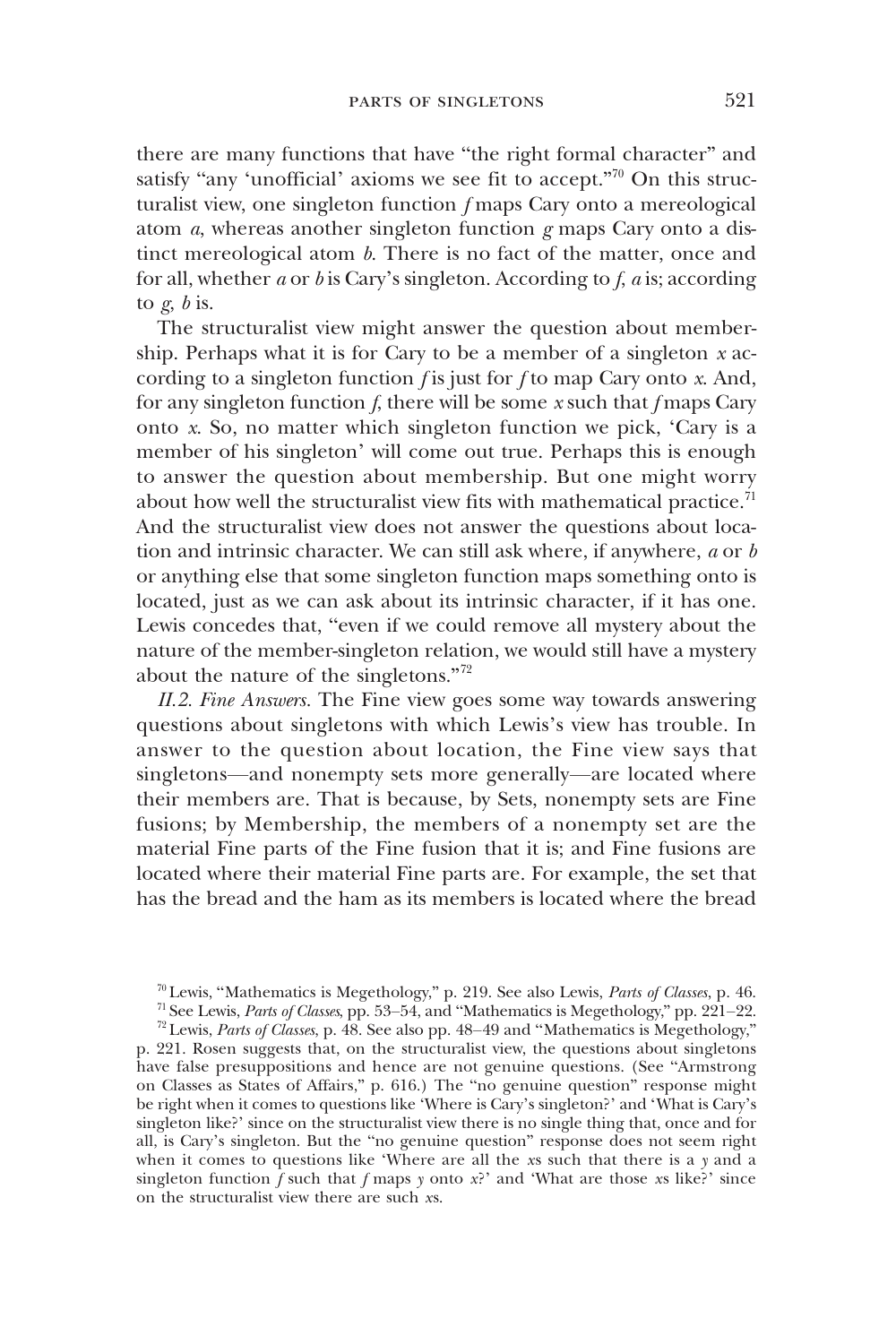and the ham are, because the set that has the bread and the ham as its members is the Fine fusion the bread and the ham/instantiating some attribute or other, and that Fine fusion is located where the bread and the ham are. In this respect, the set that has the bread and the ham as its members is like the ham sandwich, which is the Fine fusion the bread and the ham/being arranged ham-sandwich-wise; it, too, is located where the bread and the ham are. Singletons are also located where their members are, for the same reason. So, for example, Cary's singleton is located where he is. And *its* singleton is located where it is, which is to say where Cary is.<sup>73</sup>

But the empty set is a special case, since it has no members and hence no material Fine parts. So the Fine view does not immediately entail an answer to the location question in this case. Still, by Sets, the empty set is the *instantiating some attribute or other* attribute, and, if we knew where that is, then we would know where the empty set is. Perhaps it is nowhere, or perhaps it is wherever its instances are: namely, everywhere. (If you think that 'Everywhere!' is a bad answer to the question 'Where is the empty set?', then you will not like Lewis's answer to that question either.<sup>74</sup>)

In answer to the question about intrinsic character, the Fine view tells us that certain sets differ intrinsically. For example, Cary's singleton and Kate's singleton differ intrinsically because they have different proper parts, and those proper parts differ intrinsically: Cary and Kate are not duplicates. (There is a tie between parthood and intrinsicness: a whole inherits, in some sense, the intrinsic properties of its proper parts.<sup>75</sup>) The Fine view does not tell us that other sets for example, Cary's singleton and its singleton—differ intrinsically, for they are composed of the same parts: namely, Cary and the instantiating some attribute or other attribute. Still, this gives us a grip on which sets differ intrinsically and which sets might not.

In answer to the question about membership, Membership says that x is a member of y if and only if y is a set and x is a material Fine part of y. The reason that Cary is a member of his singleton but not of Kate's is that he is a material Fine part of Cary/instantiating some attribute or other but not of Kate/instantiating some attribute or other. Conversely,

 $73$  The Fine view is thus committed to massive co-location. For a similar point, see Lewis's review of Bigelow's The Reality of Numbers: A Physicalist's Philosophy of Mathematics (New York: Oxford, 1988) in Australasian Journal of Philosophy, LXVII, 4 (December 1989): 487–89, at pp. 488–89.

<sup>&</sup>lt;sup>74</sup> See Lewis, *Parts of Classes*, p. 14, and "Mathematics is Megethology," p. 211.

<sup>75</sup> See Sider, "Parthood," Philosophical Review, cxvi, 1 ( January 2007): 51–91, at pp. 70, 74–75.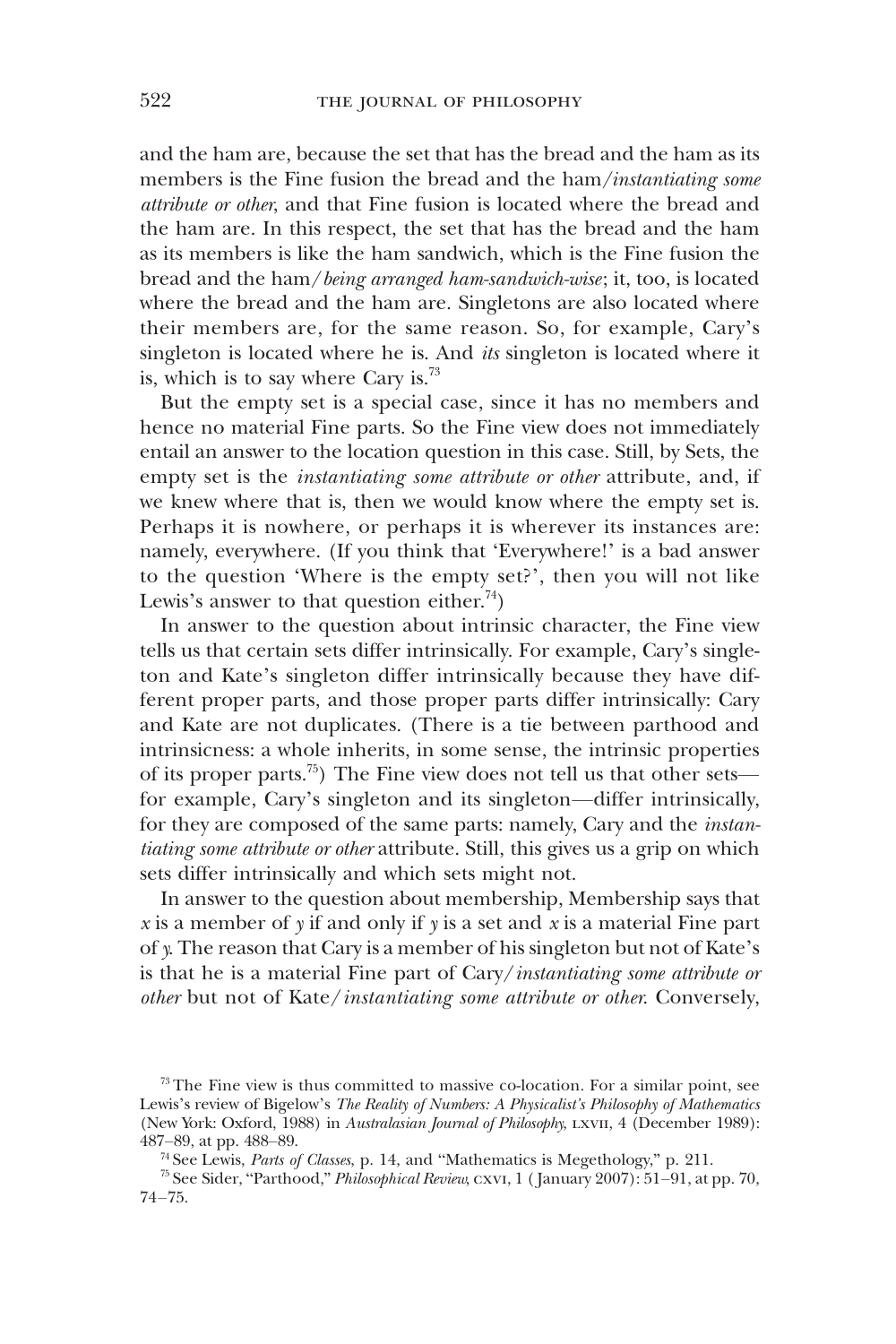the reason that Kate is a member of her singleton but not of Cary's is that Kate is a material Fine part of Kate/instantiating some attribute or other but not of Cary/instantiating some attribute or other.

II.3. Fine Mysteries. The Fine view appeals to Fine fusions and the being a material Fine part of relation. Lewisians—those who adopt Lewis's mereology—might object that Fine fusions and the *being a* Fine part of relation are just as mysterious as sets and membership and hence that the Fine view does nothing to dispel the mysteries that surround sets and membership.76 We suspect that Lewis, for example, would find Fine fusions and the being a material Fine part of relation mysterious. He objects to Armstrong's states of affairs, which are an awful lot like Fine fusions, on the grounds that they require what he calls "unmereological 'composition'":

I find unmereological 'composition' profoundly mysterious. After expelling it from set theory, I scarcely want to welcome it back via the anatomy of facts [or states of affairs]. $^{77}$ 

Lewis would no doubt object to Fine fusions on the grounds that they, too, require such mysterious "unmereological 'composition'."

One might think that what makes Fine composition, or the composition that yields Armstrong's states of affairs, deserving of the name 'unmereological' or less than fully deserving of the name 'composition' is that it violates Lewis's axioms, particularly Uniqueness of Composition.78 One might think that this is what makes Fine fusions mysterious: how could there be things that violate Uniqueness of Composition? And one might think that this is precisely what makes sets mysterious: how can we have distinct sets—for example, Cary's singleton and its singleton—that are both generated from one thing: namely, Cary? If that is what makes Fine fusions mysterious and what makes sets mysterious, then the Fine view would be appealing to some

<sup>76</sup> For parallel worries about Armstrong's view, see Oliver, "The Metaphysics of Singletons," pp. 133–35.

 $77$  Lewis, Parts of Classes, p. 57. Fine denies that Fine fusions are Armstrongian states of affairs. (See "Things and Their Parts," p. 65.) But, even if Fine fusions are Armstrongian states of affairs, we do not think that would be so bad for the Fine view. For example, we do not think that it would undermine the answer that the Fine view provides to the question about location. For Armstrong allows that states of affairs might be located in space-time. (See "Classes Are States of Affairs," p. 195.) Thanks to an anonymous referee here.

<sup>&</sup>lt;sup>78</sup> See, for example, Lewis, *On the Plurality of Worlds*, pp. 94–95, and his critical notice of Armstrong's  $\hat{A}$  Combinatorial Theory of Possibility (New York: Cambridge, 1989) in Australasian Journal of Philosophy, LXX,  $2$  (June 1992): 211–24, which is reprinted as "Armstrong on Combinatorial Possibility" in his Papers in Metaphysics and Epistemology (New York: Cambridge, 1999), pp. 196–214, at p. 200.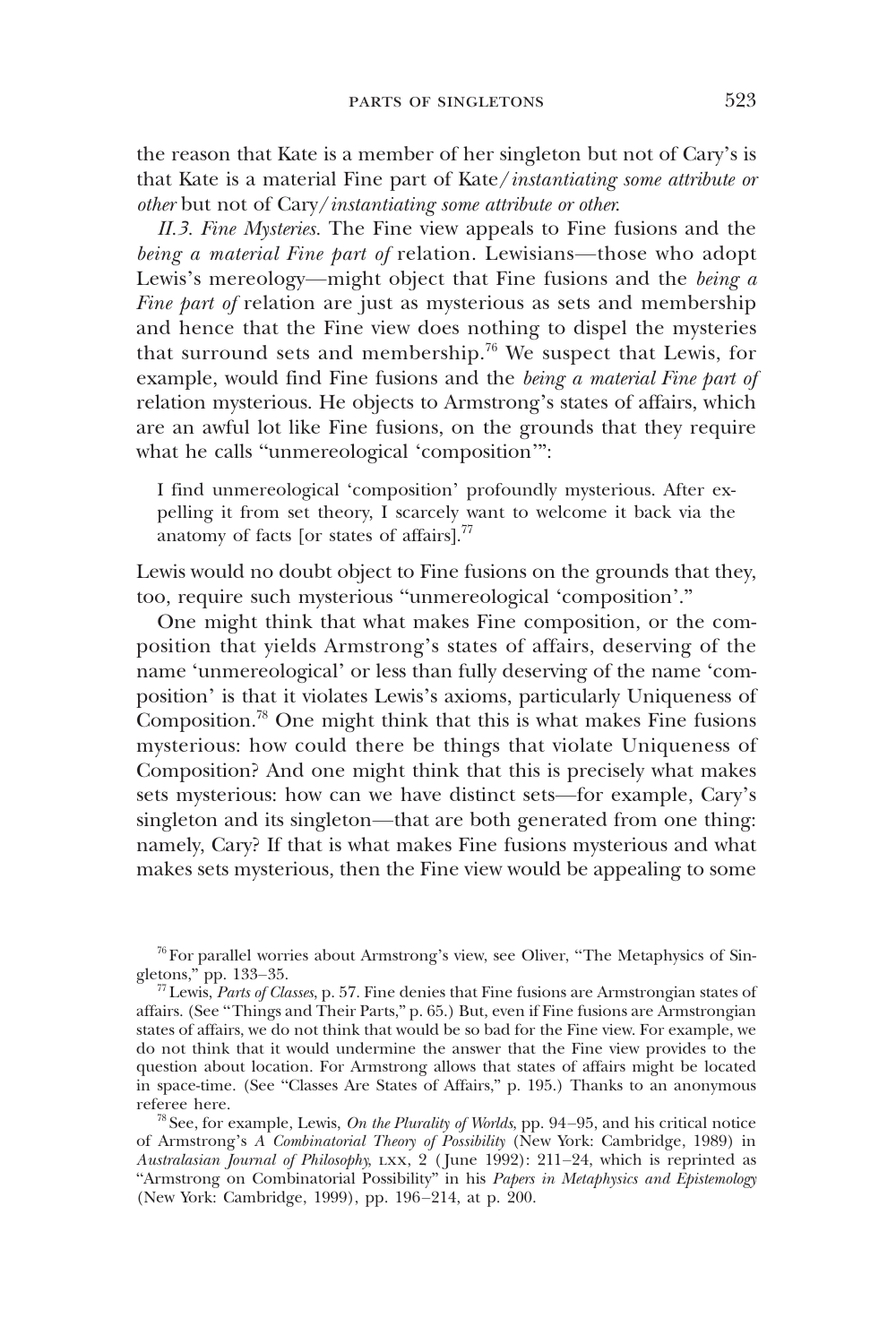things—namely, Fine fusions—that are mysterious for one reason to give us a view about something else—namely, sets—that are mysterious for precisely the same reason. One might reasonably think any such enterprise is doomed to fail.

But Lewis distinguishes what makes sets mysterious from what makes what he calls "unmereological 'composition'" mysterious. Nelson Goodman objects to sets precisely on the grounds that distinct sets are generated from the same elements.<sup>79</sup> But Lewis makes it clear that this is not what he has in mind when he says that sets are mysterious.<sup>80</sup> When he mentions what makes sets mysterious, Lewis does mention once that, with set theory, we can get many out of one.<sup>81</sup> But the rest of the time either he mentions that the informal characterization of sets as groups of things does not apply to singletons,<sup>82</sup> or he mentions the questions about singletons: about their location, intrinsic character, and members.<sup>83</sup> These are mysteries that the Fine view addresses, and they are not mysteries that Fine fusions face.

But, even if Fine fusions do not face those mysteries, Fine fusions violate Uniqueness of Composition, and Lewis finds it profoundly mysterious that any things could violate Uniqueness of Composition. Indeed, he finds it "unintelligible":

…how can different things be composed of exactly the same parts? I know how two things can be made of parts that are qualitatively just the same—that is no problem—but this time, the two things are supposed to be made not of duplicate parts, but of numerically identical parts. That, I submit, is unintelligible.<sup>84</sup>

Charges of unintelligibility are a little like incredulous stares: there is often little that one can do to reply to them (other than report that one has not noticed the alleged unintelligibility). If you think that denying Uniqueness of Composition is unintelligible, we will not say anything further to try to convince you otherwise.

Although we will not try to convince you that denying Uniqueness of Composition is intelligible, we will say two things to try to convince

<sup>79</sup> See Goodman, "A World of Individuals," in I. M. Bochenski, Alonzo Church, and Goodman, eds., The Problem of Universals: A Symposium (Notre Dame: University Press, 1956), pp. 15–31, and "On Relations that Generate," *Philosophical Studies*, ix, 5/6 (October–December 1958): 65–66.

<sup>&</sup>lt;sup>80</sup> See Lewis, Parts of Classes, p. 38.

 $81$  *Ibid.*, pp. 5–6.

 $82$  *Ibid.*, pp. vii, 29–31.

 $83$  *Ibid.*, pp. 31–38, 41–42, 45, 48–50, 53, 54–57.

<sup>&</sup>lt;sup>84</sup> Lewis, "Against Structural Universals," Australasian Journal of Philosophy, LXIV, 1 (March 1986): 25–46, which is reprinted in his Papers in Metaphysics and Epistemology, pp. 78–107, at p. 94.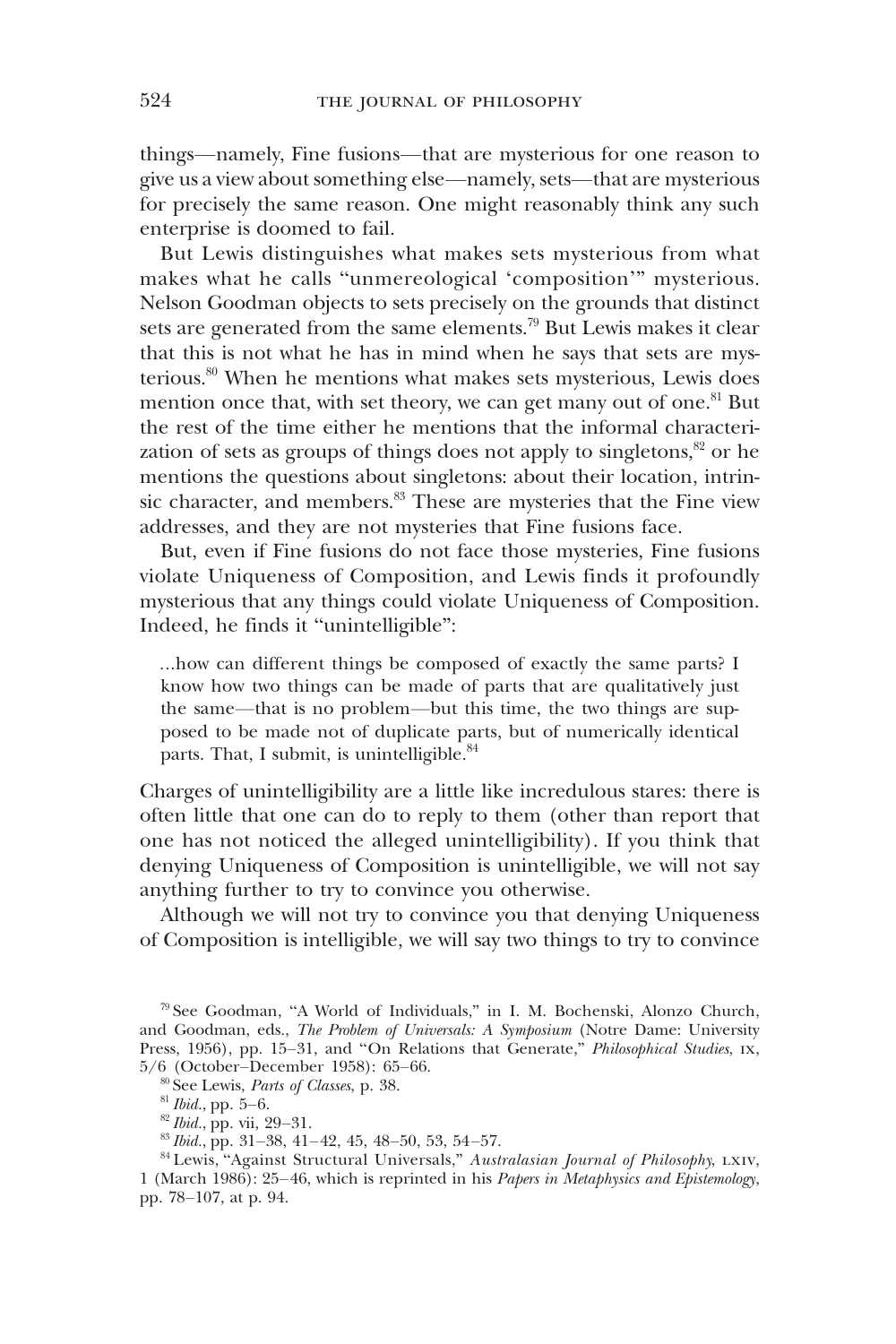you that denying Uniqueness of Composition might be worthwhile. First, as we saw in section i, the falsehood of Uniqueness of Composition follows from Iterative Fine Composition, which is an axiom in Fine's mereology. And Fine's mereology (or something like it) seems required to capture our ordinary parthood claims, like the claim that the bread is a part of the ham sandwich but the fusion of the bread and Cleopatra is not.

Second, consider a statue and a piece of clay out of which it is made. Suppose that they come into and go out of existence at the same time and that they do not gain or lose molecules throughout their careers. Fine's mereology aside, we think that the right thing to say about this case is that, contrary to Uniqueness of Composition, the statue and the clay are distinct objects that are composed of the same molecules. $85$  Lewis, of course, denies this. $86$  But his view has two unpleasant consequences. (We do not find these consequences unintelligible, but we would rather avoid them all the same.) One is that, although the statue and the clay are identical, they would not be if only one of them had come into or gone out of existence a millisecond earlier or later than it actually did. Identity does not seem that contingent to us. The other is that, if in the distant future the clay were to go out of existence a millisecond before the statue or vice versa, it would now be the case the statue and the clay are distinct because of facts about the statue and the clay in the distant future. Present distinctness does not strike us as being best explained by such facts about the distant future. $87$  These points do not establish

<sup>86</sup> See Lewis, "Counterparts of Persons and Their Bodies," and On the Plurality of Worlds, pp. 248–63.

<sup>&</sup>lt;sup>85</sup> See Johnston, "Constitution Is Not Identity," Mind, c1, 401 (January 1992): 89-105; Thomson, "The Statue and the Clay"; and Fine, "A Counterexample to Locke's Thesis," The Monist, LXXXIII, 3 (July 2000): 357–61, "The Non-Identity of a Material Thing and Its Matter," Mind, cxii, 446 (April 2003): 195–234, and "Arguing for Non-Identity: A Response to King and Frances," Mind, cxv, 460 (October 2006): 187–210. Those who accept Fine's mereology need not accept this as a counterexample to Uniqueness of Composition; they can say that the statue and the clay have different formal Fine parts. See Fine, "Coincidence and Form"; and Koslicki, The Structure of Objects, pp. 179–83. But, of course, those who accept Fine's mereology are committed to other counterexamples to Uniqueness of Composition. Koslicki denies this. (See ibid., pp. 182–83.) But we think that she is wrong, because of examples like the one given above in the text at note 50. See also Johnston, "Hylomorphism," pp. 672–75; and Trenton Merricks's review of  $The$ Structure of Objects in this journal, cvi, 5 (May 2009):  $301-07$ , at pp.  $304-05$ .

 $87$  Sider says that "the natural reaction" is that "the statue should not be distinguished from the lump today just because 'they' will differ tomorrow." (See Four-Dimensionalism, p. 200.) We agree, although unlike Sider we think that the statue and the clay should be distinguished now for other reasons, for example, because they now differ in modal and kind properties. (Sider's view allows him to maintain Uniqueness of Composition and to deny that the statue and the lump are distinct today "because 'they' will differ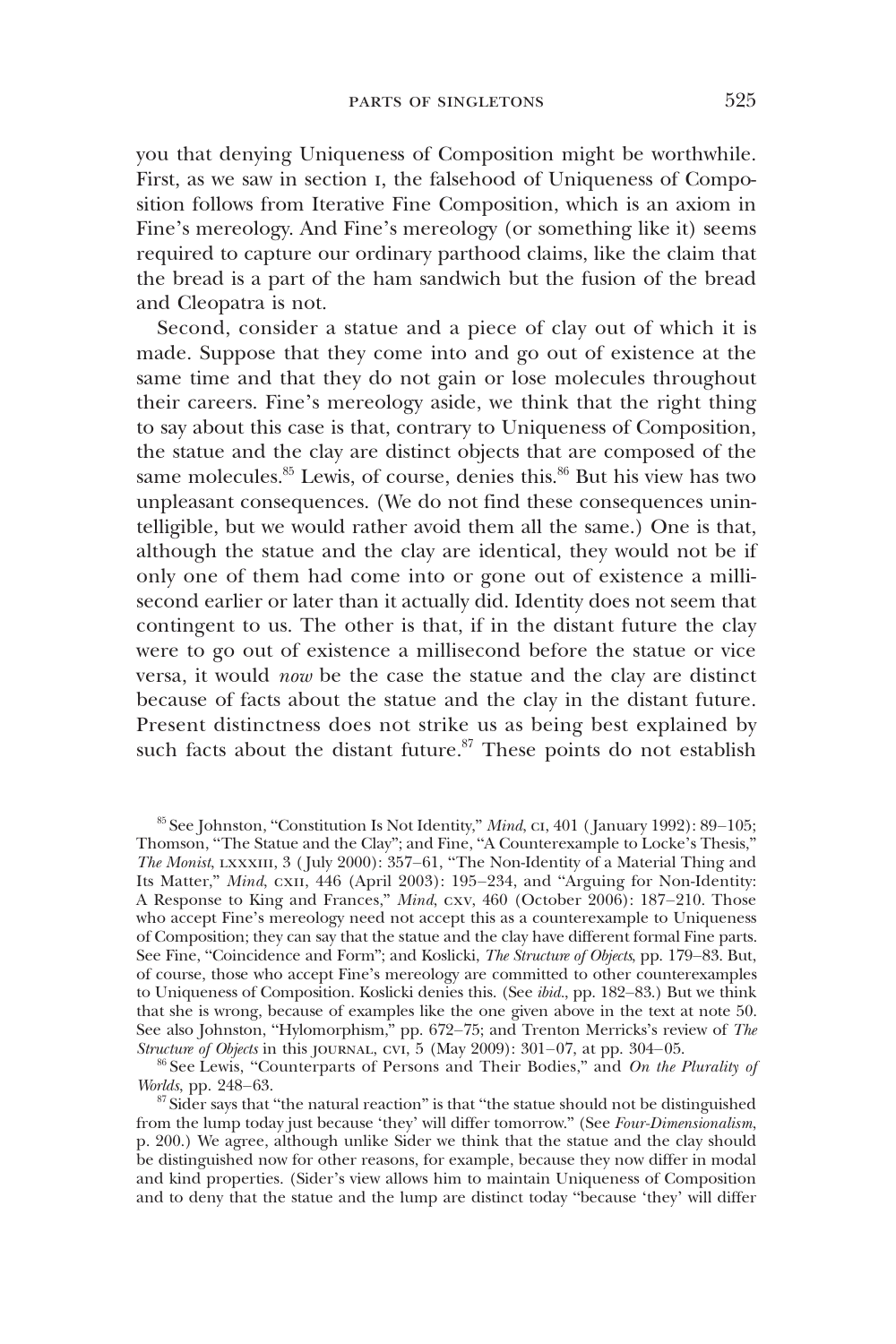that Lewis's view is false; nor do they say anything about non-Lewisian views on which the statue and the clay are identical. Still, we think, they suggest that denying Uniqueness of Composition might be worthwhile.<sup>88</sup>

Armstrong and Forrest deny Uniqueness of Composition to get states of affairs, which they use as truthmakers.<sup>89</sup> (The conjunctive states of affairs  $Fa \& Gb$  and  $Fb \& Ga$  are distinct, but they are both composed of  $a, b, F$ , and  $G$ .) Lewis concludes his reply to them as follows:

…we're left with a stark clash of principles: a truthmaker for every truth, versus uniqueness of composition. If that's the choice we face, I say it's no contest. I expect Armstrong and Forrest would say the same. But there I fear our agreement gives out. $90$ 

Similarly, we are left with a stark clash: a mereology that captures ordinary parthood claims versus Uniqueness of Composition. We are not saying that it is no contest. But we are not betting on Uniqueness of Composition.

ben caplan

pat reeder

chris tillman

The Ohio State University

University of Manitoba

The Ohio State University

### appendix: zermelo

Let us be a little more precise about the structure of the cumulative hierarchy.<sup>91</sup> The cumulative hierarchy is a series of levels. These levels are ordered by a lower than relation, which is irreflexive, transitive, and connected.

tomorrow." But, to give the same answer to "How many statues are there now?" and "How many statues have been there over the last minute?" his view requires a nonuniform semantics for 'statue'. See Four-Dimensionalism, p. 197.)

<sup>88</sup> For a reply to this sort of argument against Uniqueness of Composition, see Varzi, "The Extensionality of Parthood and Composition."

<sup>&</sup>lt;sup>89</sup> See Armstrong, "In Defence of Structural Universals," Australasian Journal of Philosophy, LXIV, 1 (March 1986): 85-88; and Forrest, "Neither Magic nor Mereology: A Reply to Lewis," Australasian Journal of Philosophy, LXIV, 1 (March 1986): 89-91.

 $90$  Lewis, "Comment on Armstrong and Forrest," Australasian Journal of Philosophy, lxiv, 1 (March 1986): 92–93, which is reprinted as "A Comment on Armstrong and Forrest" in his Papers in Metaphysics and Epistemology, pp. 108–10, at p. 110.

<sup>&</sup>lt;sup>91</sup> Our discussion of the cumulative hierarchy follows Boolos, "The Iterative Conception of Set," pp. 16–22. (See also "Iteration Again," pp. 88–94.)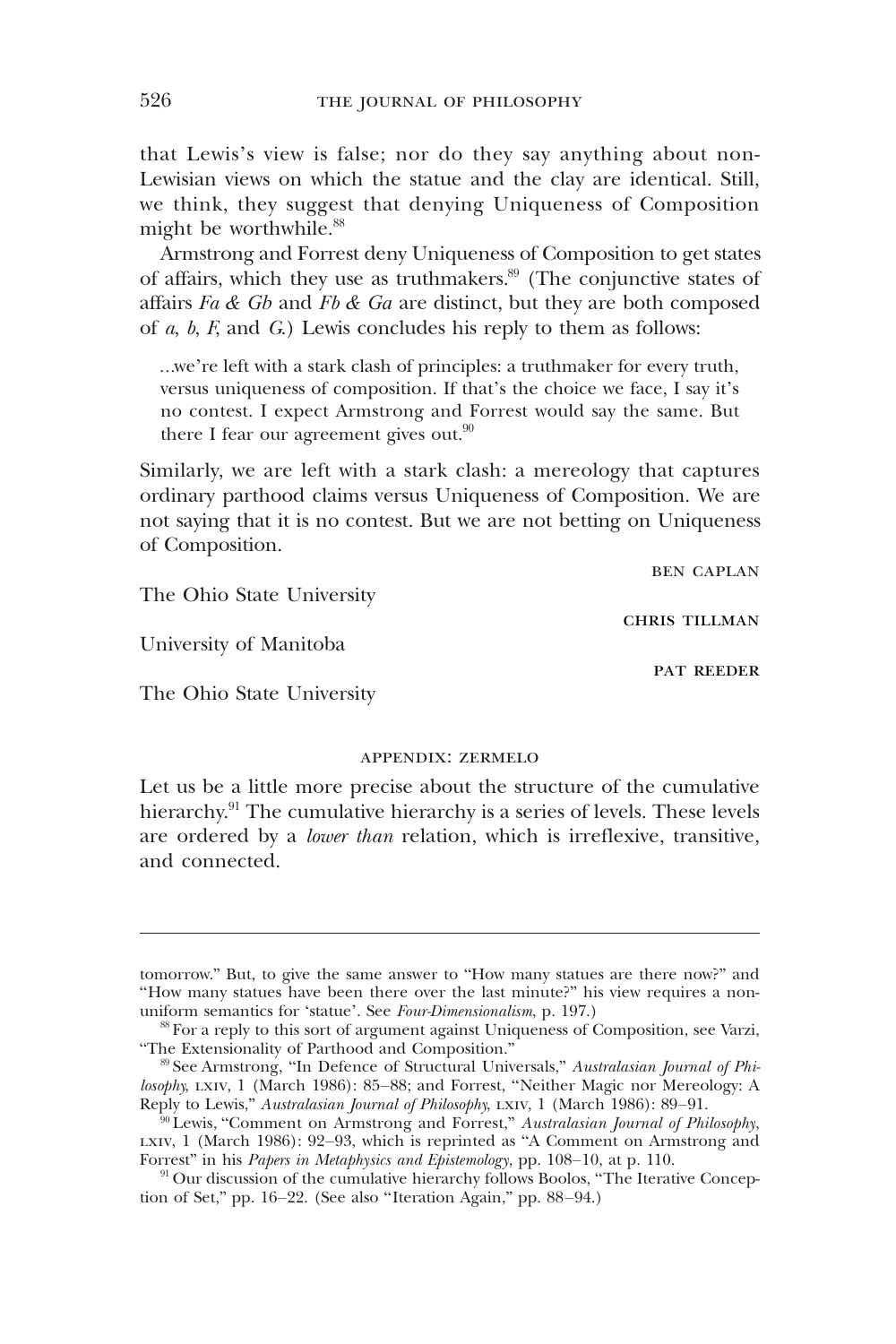Irreflexivity (of lower than): No level is lower than itself.

Transitivity (of lower than): If one level is lower than a second level, which in turn is lower than a third level, then the first level is lower than the third level.

Connectedness (of lower than): For any two distinct levels, either the first is lower than the second or the second is lower than the first.

As a result, the *lower than* relation is anti-symmetric: for any levels  $x$ and y, if x is lower than y, then y is not lower than x. (Otherwise, if x is lower than  $y$ , and  $y$  is lower than  $x$ , then by Transitivity (of lower *than*) x is lower than x. But, by Irreflexivity (of *lower than*), no level is lower than itself.)

The cumulative hierarchy begins with a lowest level.

Lowest Level: Some level is lower than every other level.

Let us call this lowest level 'Level 0'. Let us say that one level is immediately below another just in case the second level is not Level 0 and any level that is lower than the second level is either lower than, or identical to, that first level.

Next Level: Every level is immediately below some level.

And there is a limit level.

Limit Level: Some level other than the lowest level is such that there is no level immediately below it.

By Lowest Level, there is a lowest level, Level 0. By Next Level, Level 0 is immediately below some level. Call it 'Level 1'. And so on for Levels 2, 3, 4, .... By Limit Level, there is a level—call it ' $\omega$ '—that is distinct from Level 0 and that is such that there is no level immediately below it.

Lemma I: For any natural number n, Level n is lower than  $\omega$ .

*Proof.* Level  $0$  is lower than  $\omega$ . By Limit Level,  $\omega$  is distinct from Level 0. By Connectedness, either  $\omega$  is lower than Level 0 or Level 0 is lower than  $\omega$ . But, by Lowest Level, no level is lower than Level 0. So Level 0 is lower than  $\omega$ . Suppose, for induction, that Level *i* (for some natural number *i*) is lower than  $\omega$ .<sup>92</sup> Suppose, for *reductio*, that Level  $i+1$  is not lower than  $\omega$ . By Connectedness,  $\omega$  is either lower than

 $92$  We help ourselves to mathematical induction (in two equivalent forms). See Boolos, "The Iterative Conception of Set," pp. 21–22. We think that, however mathematical induction is justified, it is not the case that it is justified by the axioms of Zermelo set theory.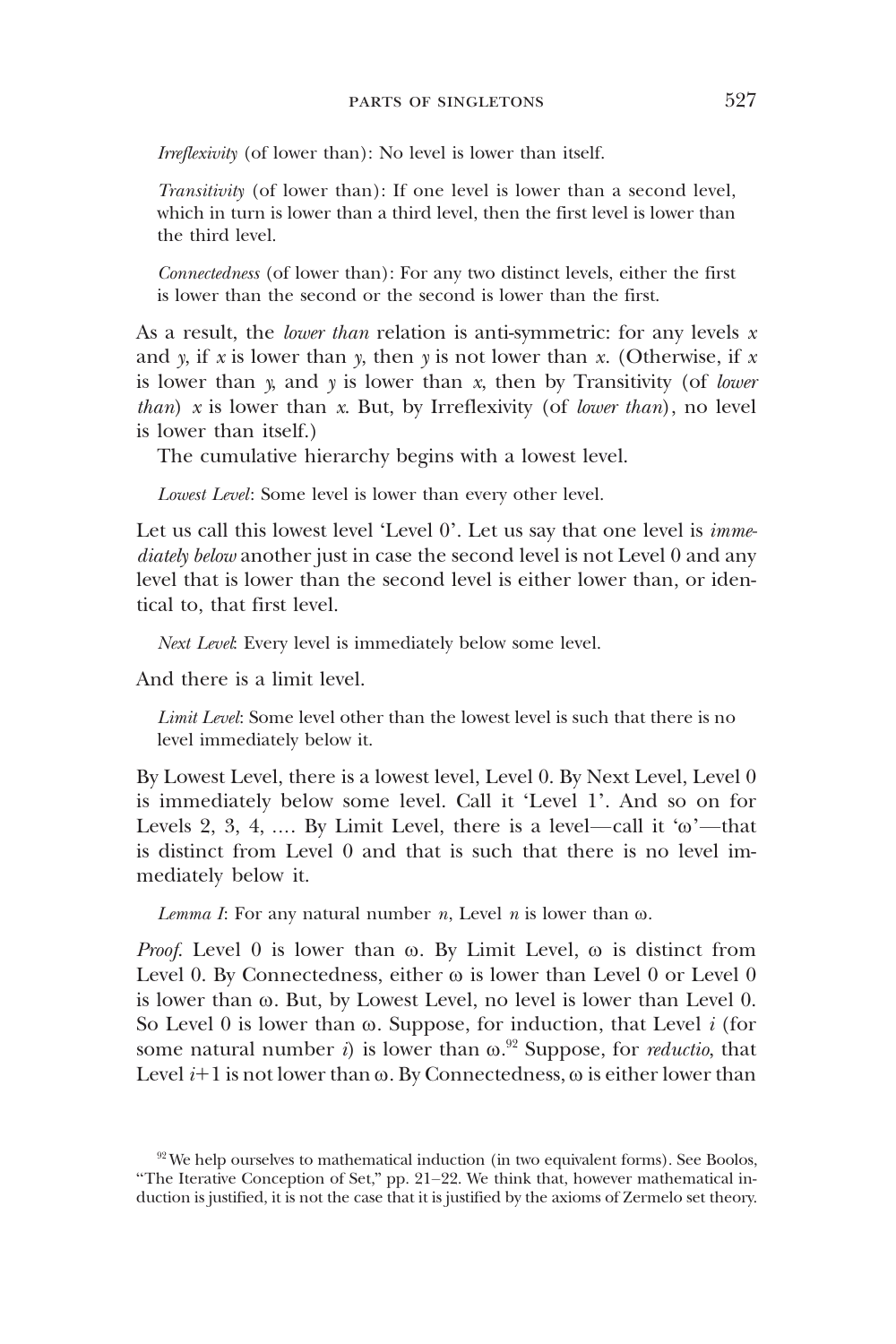or identical to Level  $i+1$ .  $\omega$  is not identical to Level  $i+1$ , since Level i is immediately below Level  $i+1$  (by Next Level), and no level is immediately below  $\omega$  (by Limit Level). So  $\omega$  is lower than Level *i*+1. Since Level *i* is immediately below Level  $i+1$ ,  $\omega$  is either lower than or identical to Level i.  $\omega$  is not identical to Level i. (By assumption, Level *i* is lower than  $\omega$ . If  $\omega$  is identical to Level *i*, and Level *i* is lower than  $\omega$ , then Level *i* is lower than Level *i*. But that violates Irreflexivity.) So  $\omega$  is lower than Level *i*. But, by assumption, Level i is lower than  $\omega$ . So  $\omega$  is lower than Level i, and Level i is lower than  $\omega$ ; but this violates anti-symmetry. So Level  $i+1$  is lower than  $\omega$ .

Fine fusions and their Fine parts appear in various levels of the cumulative hierarchy.

Upward Mobility: Anything that appears in any level also appears in any higher level.

Let us say that anything that appears in any level is an *inhabitant* of the cumulative hierarchy. And let us say that an inhabitant of the cumulative hierarchy makes its debut in some level if and only if that level is the lowest level in which that inhabitant appears.

Unique Debut: Every inhabitant makes its debut in exactly one level.

Fine Debut: Every Fine fusion makes its debut in some level that is higher than any of the levels in which any of its Fine parts makes its debut.

Let us say that an inhabitant makes its debut *swiftly* just in case, for any level that is higher than all of the levels in which at least one of its Fine parts makes its debut, that inhabitant makes its debut in that level or in some lower level.

Swift Debut: Every inhabitant makes its debut swiftly.

From these axioms, the Fine view, and the axioms of Fine's mereology, we can recover the axioms of Zermelo set theory: namely, Empty Set, Pair Set, Union Set, Power Set, Infinity, Separation, Foundation, and Extensionality.<sup>93</sup>

Lemma II: The empty set makes its debut in Level 0.

Proof. By Sets, the empty set is the *instantiating some attribute or other* attribute, which has no material Fine parts. Level 0 is higher than all (none) of the levels in which at least one of the empty set's material Fine parts makes its debut. Assuming that the empty set is an inhabitant of

<sup>93</sup> Our proofs follow Boolos, "The Iterative Conception of Set," pp. 22–26, and Lewis, Parts of Classes, pp. 100–07.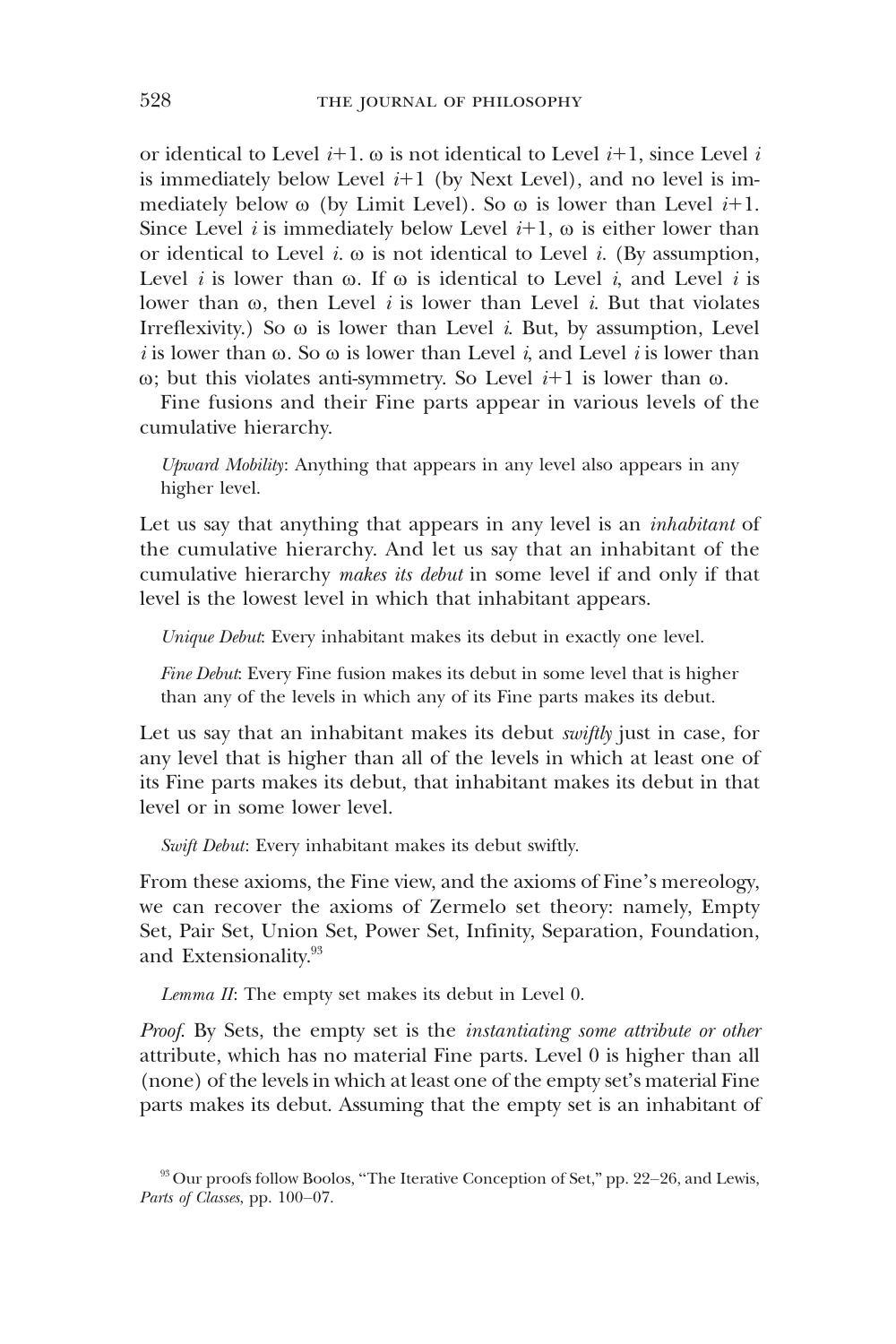the cumulative hierarchy, it follows, by Swift Debut, that the empty set appears in Level 0. By Lowest Level, no level is lower than Level 0. Level 0 is the lowest level in which the empty set appears.

Empty Set: Some set has no members.

Proof. By Sets, the *instantiating some attribute or otherattribute* is a set (since it is the empty set). By Membership, something is a member of *instantiating* some attribute or other only if it is a material Fine part of that attribute. That attribute has no material Fine parts. So it has no members. So instantiating some attribute or other is a set that has no members.

Pair Set: For any two things, some set has those two things as its only members.

*Proof.* Consider any two objects a and b. Assuming that a and b are inhabitants of the cumulative hierarchy, it follows, by Unique Debut, that there is a unique level  $L(a)$  in which a makes its debut and that there is a unique level  $L(b)$  in which b makes its debut. By Connectedness, either  $L(a)$  is lower than  $L(b)$ ,  $L(b)$  is lower than  $L(a)$ , or  $L(a)$  is identical to  $L(b)$ . Pick whichever of the two levels is higher than the other (or, if  $a$  and  $b$  make their debuts in the same level, pick that one). By Next Level, that level is immediately below some level. Call it ' $L(a+b)$ '. By Upward Mobility, a and b both appear in  $L(a+b)$ . a and b instantiate some attribute (for example, being distinct if they are distinct and being identical if they are identical). So, by Iterative Fine Composition, there is a Fine fusion that has  $a$  and b as its material Fine parts and that has instantiating some attribute or other as its formal Fine part. By Sets and Membership, that Fine fusion is the set whose members are the (perhaps identical) objects a and b.

Union Set: For any set  $x$ , there is a set whose members are the members of the members of x.

*Proof.* Suppose that x has members that have members. (If x does not have members that have members, then the empty set is a set whose members are the members of the members of x.) Call  $x$ 's members 'the ys', and call the ys' members 'the zs'. Consider one of the zs; call it 'z'. z is a member of one of the ys; call it 'y'. So, by Sets and Membership,  $y$  is a Fine fusion that has  $z$  as one of its material Fine parts; by Fine Debut, the level in which z makes its debut is lower than the level in which  $y$  makes its debut. And  $y$  is a member of  $x$ . So, by Sets and Membership,  $x$  is a Fine fusion that has  $y$  as one of its material Fine parts; and, by Fine Debut, the level in which y makes its debut is lower than the level in which  $x$  makes its debut. By Transitivity (of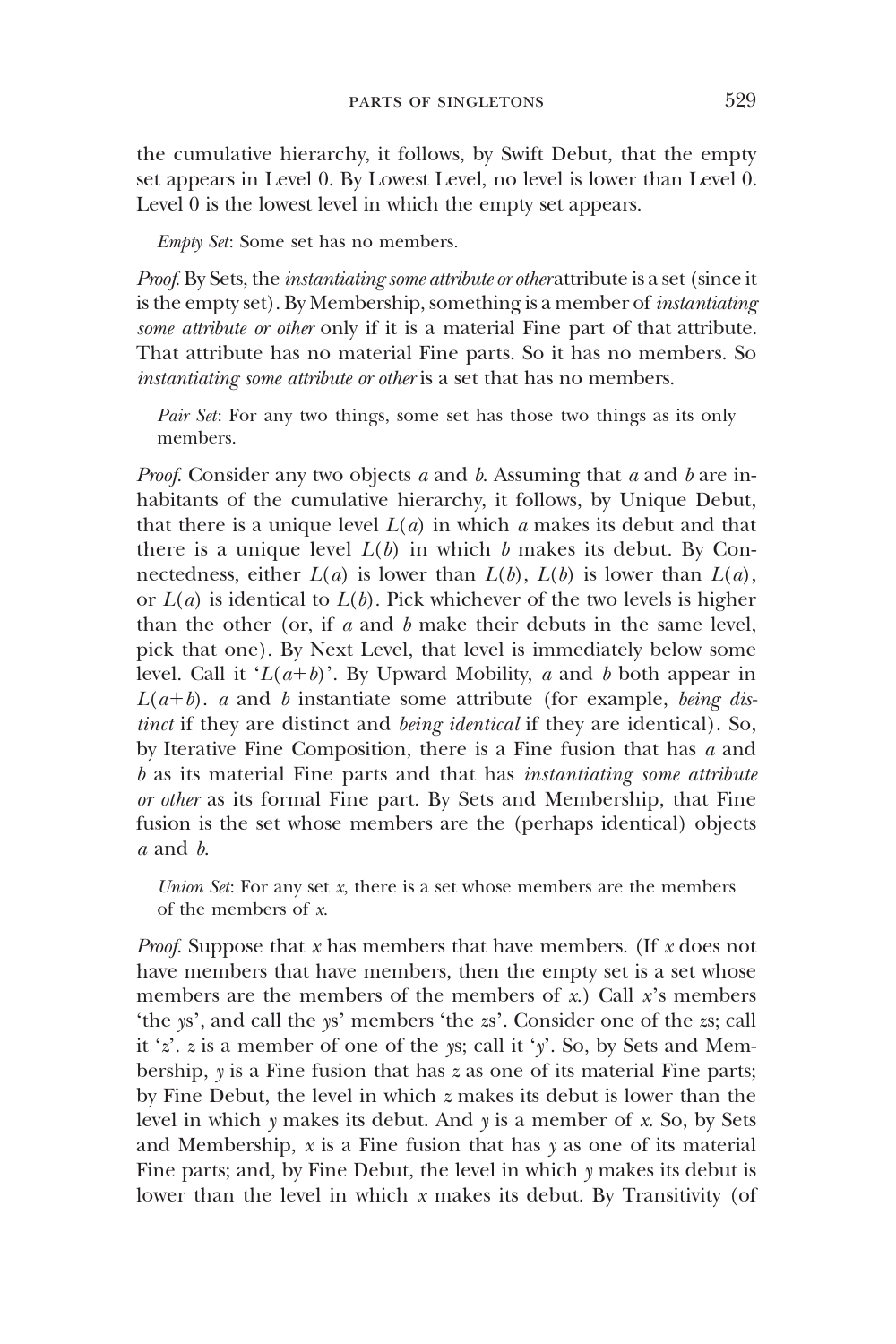lower than), the level in which  $z$  makes its debut is lower than the level in which x makes its debut. So, by Upward Mobility, each of the  $z$ s appears in the level in which  $x$  makes its debut. And the  $z$ s instantiate some attribute or other (for example, being members of members  $of x$ ). So, by Iterative Fine Composition, there is a Fine fusion that has the zs as its material Fine parts and that has instantiating some attribute or other as its formal Fine part. By Sets and Membership, that Fine fusion is the set whose members are the members of the members of  $x$ .

Power Set: For any set  $x$ , there is a set whose members are the subsets of  $x$ .

Proof. Consider a set a. Call its subsets 'the  $b$ s'. By Unique Debut, there is a unique level  $L(a)$  in which a makes its debut. Suppose, for *reductio*, that one of the  $bs$ —call it ' $b$ '—makes its debut in a level that is higher than  $L(a)$ . b is not the empty set. (By Lemma II, the empty set makes its debut in Level 0. And, by Lowest Level, Level 0 is not higher than  $L(a)$ , since Level 0 is not higher than any level.) Since b is a nonempty set, by Sets and Membership  $b$  is a Fine fusion whose material Fine parts are some (but perhaps not all) of the members of a. Call the members of  $b$  'the  $cs'$ . By Swift Debut, one of the  $cs$ -call it  $c'$ —is such that

(i) c makes its debut in a level  $L(c)$  that is higher than or identical to  $L(a)$ .

(Otherwise, b would have made its debut in  $L(a)$  or in some level that is lower than it; but, by hypothesis,  $b$  makes its debut in a level that is higher than  $L(a)$ .) c is a member of a. So, by Membership, c is a material Fine part of a. So, by Fine Debut,

(ii) c makes its debut in a level  $L(c)^*$  that is lower than  $L(a)$ .

By (ii),  $L(c)^*$  is lower than  $L(a)$ , and by (i),  $L(a)$  is lower than  $L(c)$ , so by Transitivity (of lower than)  $L(c)^*$  is lower than  $L(c)$ . By Unique Debut,  $L(c)$  is identical to  $L(c)^*$ . So  $L(c)$  is lower than itself; but this violates Irreflexivity. So none of the bs makes its debut in a level that is higher than  $L(a)$ . So, by Connectedness, each of the bs makes its debut in a level that is lower than or identical to  $L(a)$ . So, by Upward Mobility, each of the bs appears in  $L(a)$ . And the bs instantiate some attribute or other (for example, *being subsets of a*). So, by Iterative Fine Composition, there is a Fine fusion that has all of the bs as its material Fine parts and that has instantiating some attribute or other as its formal Fine part. By Sets and Membership, that Fine fusion is the set whose members are  $a$ 's subsets.

*Infinity*: Some set  $x$  has the empty set as a member and is such that, for every member of x, that member's singleton is also a member of x.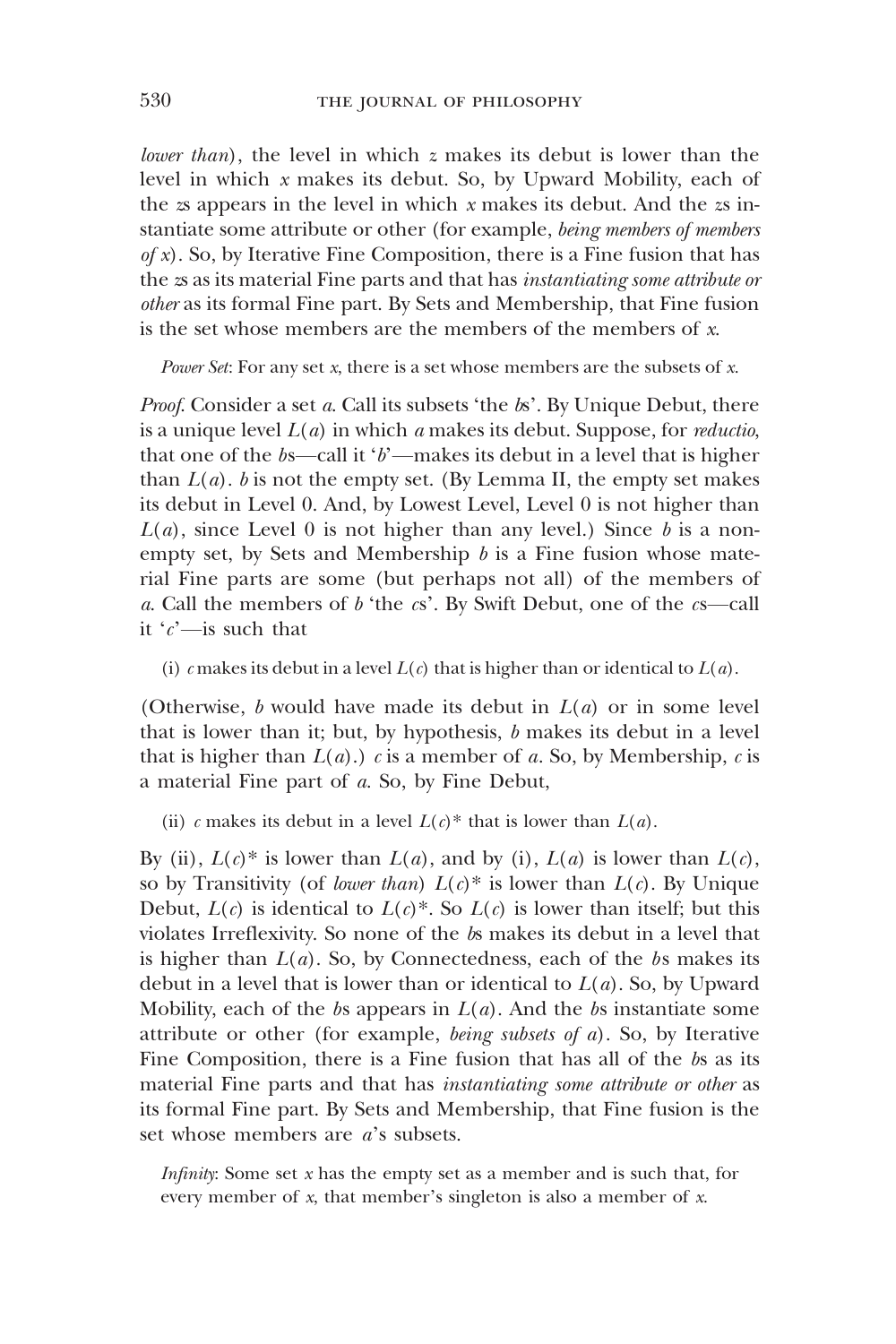Proof. We know that Level 0 is immediately below Level 1, which is immediately below Level 2, and so on. Let us say that the empty set is the 0th singleton of itself; that the singleton whose sole member is the empty set is the first singleton of the empty set; that the singleton whose sole member is that singleton is the second singleton of the empty set; and so on. We start by showing that, for each natural number  $n$ , the nth singleton of the empty set makes its debut in Level  $n$ .

By Lemma II, the empty set makes its debut in Level 0. Suppose, for induction, that the ith singleton of the empty set makes its debut in Level  $i$ . The  $i$ th singleton of the empty set instantiates some attribute or other (for example, being self-identical). And, we are supposing, the ith singleton of the empty set makes its debut in Level i. So, by Iterative Fine Composition, there is a Fine fusion that has the ith singleton of the empty set as its material Fine part and that has instantiating some attribute or other as its formal Fine part. By Sets and Membership, that Fine fusion is the  $(i+1)$ th singleton of the empty set: the singleton whose sole member is the ith singleton of the empty set. By Fine Debut, the level in which that Fine fusion makes its debut is higher than the level in which the ith singleton of the empty set makes its debut, which we are assuming is Level  $i$ . By Swift Debut, that Fine fusion appears in Level  $i+1$ , since Level  $i+1$  is higher than Level  $i$ , and all of that Fine fusion's material Fine parts—namely, the ith singleton of the empty set—appear in Level *i*. Since the  $(i+1)$ th singleton of the empty set appears in Level  $i+1$  but not in Level i, the  $(i+1)$ -th singleton of the empty set makes its debut in Level  $i+1$ .

Now consider the xs such that each  $x$  is the *n*th singleton of the empty set (for some natural number  $n$ ). Each of them makes its debut in Level 0, or Level 1, or …. Call these levels 'the ls'. By Lemma I,  $\omega$  is higher than any of the *ls*. By Upward Mobility, all of the *xs* appear in  $\omega$ . And the xs instantiate some attribute or other (for example, being inhabitants of the cumulative hierarchy). So, by Iterative Fine Composition, there is a Fine fusion that has all of the xs as its material Fine parts and that has instantiating some attribute or other as its formal Fine part. By Sets and Membership, that Fine fusion is the set whose members are the empty set, the singleton whose sole member is the empty set, the singleton whose sole member is that singleton, and so on. The empty set is a member of that set, and every singleton of every member of that set is itself a member of that set.

Separation: For any set  $x$  and any things the ys, there is a set whose members are the members of  $x$  that are among the ys.

Proof. Suppose that  $x$  has at least one member that is among the ys. (If  $x$  has no members that are among the ys, then the empty set is a set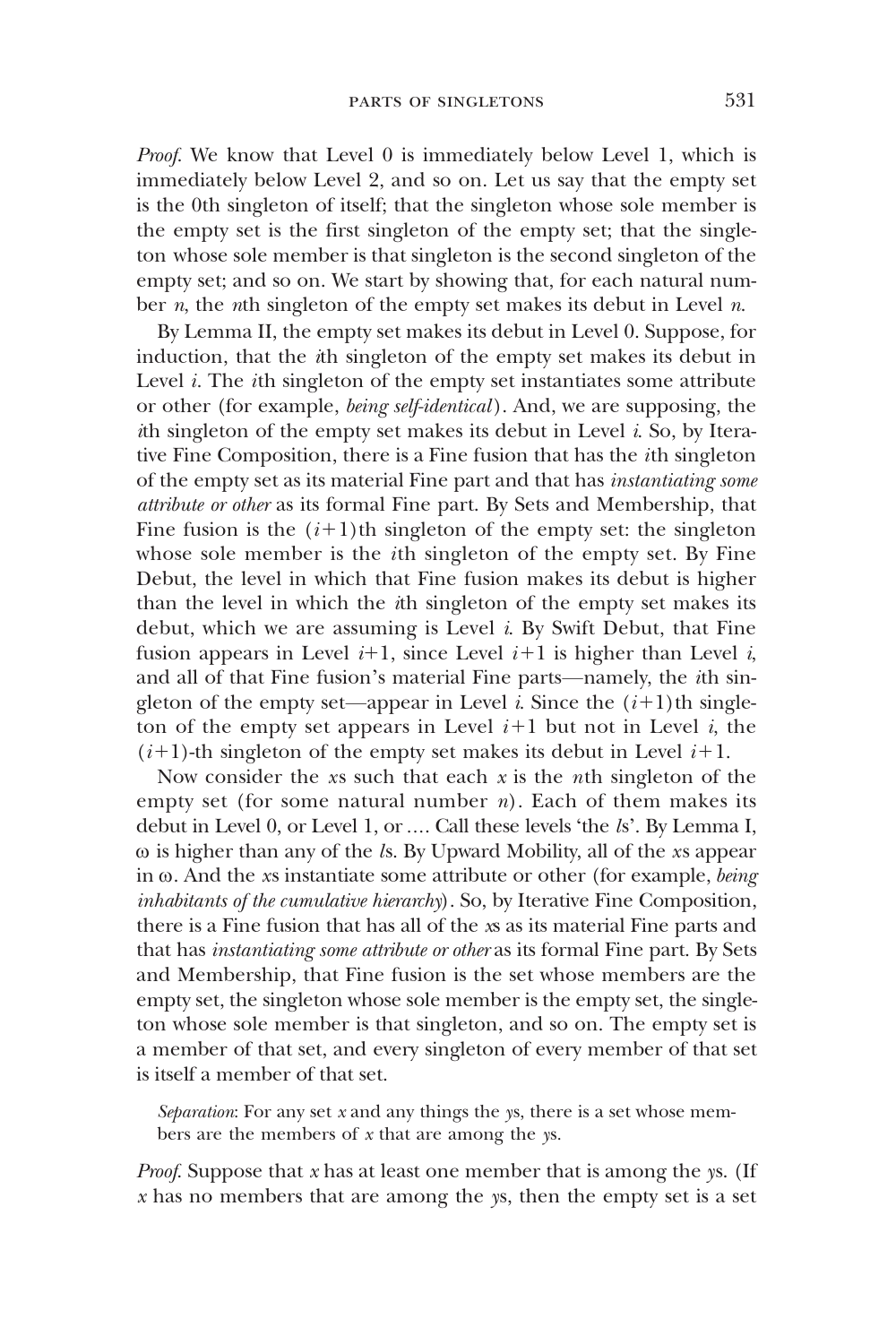whose members are the members of  $x$  that are among the ys.) Call the members of  $x$  'the  $zs'$ . By Sets and Membership,  $x$  is a Fine fusion whose material Fine parts are the zs. By Fine Debut, each of the zs makes its debut in some level that is lower than the level  $L(x)$  in which x makes its debut. By Upward Mobility, all of the zs appear in  $L(x)$ , in which case so do all of the zs that are among the ys. And the zs that are among the ys instantiate some attribute or other (for example, being members of x that are among the ys). So, by Iterative Fine Composition, there is a Fine fusion that has all of the zs that are among the ys as its material Fine parts and that has instantiating some attribute or other as its formal Fine part. By Sets and Membership, that Fine fusion is the set whose members are the members of x that are among the ys.

Foundation: Every nonempty set  $x$  has at least one member that does not intersect x. 94

Proof. Let us say that something is *grounded* if and only if it is not a member of a set that violates Foundation: that is, if and only if it is not a member of a nonempty set  $x$  every member of which intersects x. We can show Foundation by showing that everything is grounded. And we can show that everything is grounded by showing that everything that makes its debut in a level is grounded if everything that makes its debut in any lower level is grounded.<sup>95</sup> Suppose, for *reductio*, that a makes its debut in Level  $L(a)$  but is not grounded even though everything that makes its debut in any level lower than  $L(a)$  is grounded. Since  $a$  is not grounded,  $a$  is a member of a nonempty set *b* such that

(i) every member of  $b$  intersects  $b$ .

Since *a* is a member of *b*, *a* intersects *b*. So there is a *c* such that *c* is a member of both  $a$  and  $b$ . By Membership,  $c$  is a material Fine part of  $a$ . By Fine Debut,  $c$  makes its debut in a level that is lower than Level  $L(a)$ . So, by assumption,  $c$  is grounded. So  $c$  is not a member of a nonempty set x every member of which intersects x. And  $c$  is a member of  $b$ . So  $b$  is not a nonempty set every member of which intersects  $b$ . So (i) is false. Contradiction. So a is grounded.

Extensionality: Two sets are identical if and only if they have the same members.

 $94$  x intersects y just in case there is a z such that z is a member both of x and of y.

<sup>&</sup>lt;sup>95</sup> On the form of mathematical induction used in this proof, see Boolos, "The Iterative Conception of Set," pp. 21–22.